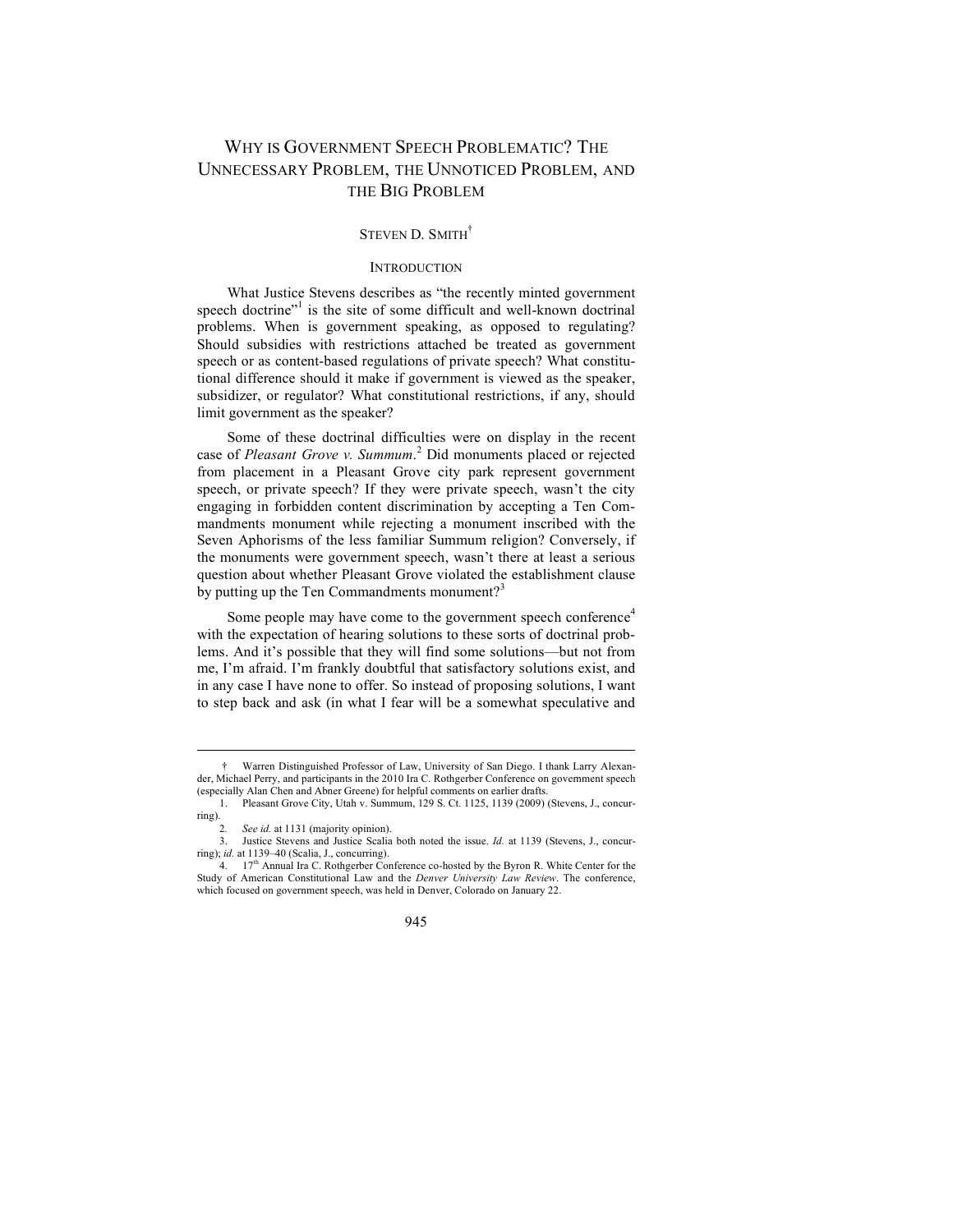meandering inquiry): *Why does* government speech seem to be the source of such difficult constitutional problems?

Why ask *why*? Well, it might be that at least some of these problems are unnecessary—false conflicts, as they say in Conflicts of Law. For me, the inquiry grows out of an assumption that understanding is intrinsically a good thing; so understanding our situation is a good thing. Part of understanding our situation is understanding how or why we have come to have the problems we have, even if that understanding doesn't immediately eliminate the problems.

In any case, that is the question I want to ask: Why is government speech problematic?

I suggest that some of the difficulties arise from a commitment to government neutrality that is fundamentally misconceived. Our commitment to neutrality is in fact a source of serious difficulties, but it doesn't need to be: we could simply relinquish the commitment (at least in theory).

Even if we did that, however, the difficulties associated with government speech would not disappear. That is because in part those difficulties grow out of a different problem—one from which the fixation on neutrality may serve to distract attention—that is less often noticed but is very real. I will call this the problem of institutional capture. This problem is hardly unique to government, but it affects government, and once noticed, suggests a possible explanation for some constitutional difficulties that government speech can generate.

Indeed, reflection on the problem of institutional capture points us to the larger difficulty—what I call the "big problem"—that I believe underlies controversies about government speech. The big problem is, basically, the collapse of any working consensus about the proper domain and functions of government. Controversies about government speech, I'll suggest, are actually symptoms of this larger problem.

#### I. THE UNNECESSARY PROBLEM: NEUTRALITY

Many of the problems associated with government speech are caused in part by ostensible constitutional obligations of governmental neutrality. These obligations are misconceived; we can and should banish them by disavowing the misplaced commitment to neutrality. So neutrality is, or at least could and should be, a non-problem. In this section I'll try to explain this view.

#### *A. Neutrality vs. Government Speech*

A familiar modern conception associates liberal government with "neutrality." Liberal thinkers vary in what they think government must be neutral *towards* or *about*. The narrowest claim, perhaps, affirmed by all but a few outliers (like myself), is that government must be neutral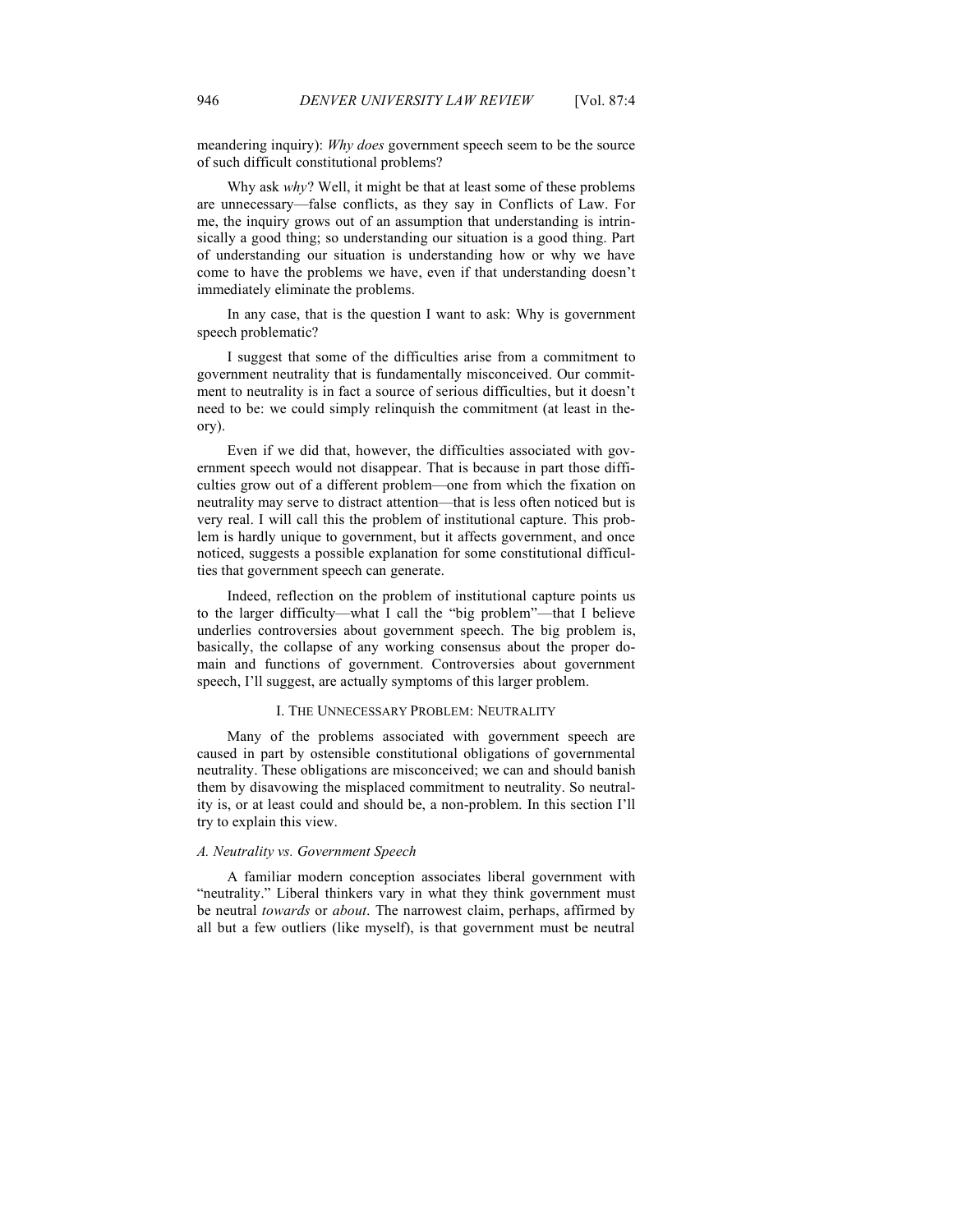toward "religion" (whatever that is).<sup>5</sup> Others give the neutrality principle a much broader scope. For example, prominent thinkers like John Rawls and Ronald Dworkin sometimes say that government must be neutral with respect to "the good," or the "good life," or with respect to "comprehensive doctrines."<sup>6</sup> A revered judicial pronouncement, if read closely and analytically (as, fortunately, it hardly ever is), implies that the zone of neutrality should cover "politics, nationalism, religion, or other matters of opinion."

Commitments to neutrality inevitably influence and infiltrate understandings of freedom of speech, and of government speech. Thus, if government is obligated to be neutral within some domain, then a logical (albeit untenable) implication would be that government should refrain from making pronouncements or taking sides within that domain. In this vein, one prominent scholar purports to find in the free speech cases an "anti-orthodoxy" principle.<sup>8</sup> Although he applies this principle mostly to governmental efforts to restrict expression by private speakers, he also seems to contemplate that the principle might limit government expression as well<sup>9</sup> (as indeed "an anti-orthodoxy" principle worthy of the title seemingly should). Another scholar argues that the Constitution, by implication, contains a "political establishment clause" that prohibits gov-

MICHAEL J. PERRY, RELIGION IN POLITICS: CONSTITUTIONAL AND MORAL PERSPECTIVES 15 (1997). 6. RONALD DWORKIN, A MATTER OF PRINCIPLE 191–92 (1985); JOHN RAWLS, POLITICAL LIBERALISM 190–95 (expanded ed. 2005).

W. Va. State Bd. of Educ. v. Barnette, 319 U.S. 624, 642 (1943).

8. Jed Rubenfeld, *The First Amendment's Purpose*, 53 STAN. L. REV. 767, 818–22 (2001).

Thus, Rubenfeld suggests that his anti-orthodoxy principle would forbid government to "declare the truth about . . . how many gods there are." *Id.* at 819. And he indicates, perhaps somewhat ambiguously, that "the law has no power to tell anyone what to think." *Id.* at 821. In a similar vein, another theorist argues that "evaluative neutrality" by government toward the ideas communicated through speech "is central to our understanding of freedom of expression." ALEXANDER, IS THERE A RIGHT OF FREEDOM OF EXPRESSION? 177–78 (2005). However, Alexander goes on to argue that evaluative neutrality is impossible: he thus finds the commitment to freedom of expression—and liberalism generally—deeply paradoxical. *See id.* at 147–81.

<sup>5</sup>*. See, e.g.*, Douglas Laycock, *Equal Access and Moments of Silence: The Equal Status of Religious Speech by Private Speakers*, 81 NW. U. L. REV. 1, 7–8 (1986) ("In my view, the establishment clause absolutely disables the government from taking a position for or against religion. . . . The government must have no opinion because it is not the government's role to have an opinion."). Michael Perry elaborates on the theme:

No matter how much some persons might prefer one or more religions, government may not take any action based on the view that the preferred religion or religions are, as religion, better along one or another dimension of value than one or more other religions or than no religion at all. So, for example, government may not take any action based on the view that Christianity, or Roman Catholicism, or the Fifth Street Baptist Church, is, as a religion or church, closer to the truth than one or more other religions or churches or than no religion at all—or, if not necessarily closer to the truth, at least a more authentic reflection of the religious history and culture of the American people. . . . Similarly, no matter how much some persons might prefer one or more religious practices, government may not take any action based on the view that the preferred practice or practices are, as religious practice . . . , better—truer or more efficacious spiritually, for example, or more authentically American—than one or more other religious or nonreligious practices or than no religious practice at all.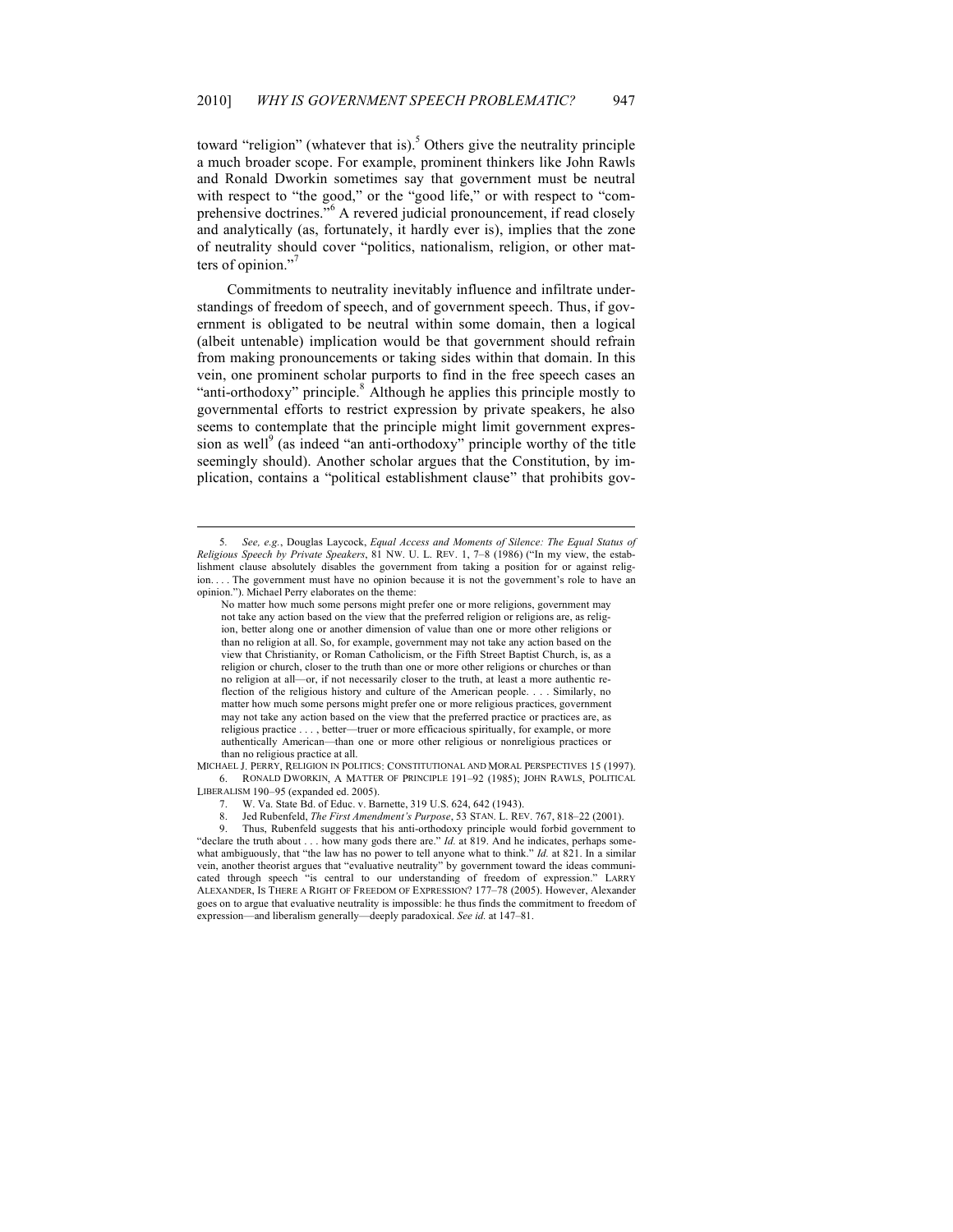ernment from advocating political viewpoints, much in the way that the establishment clause is thought to prohibit religious speech.<sup>10</sup>

Similar ideas pop up in the Court's opinions themselves. Justice Brennan explained in a curious case that public school officials cannot remove books from the school library "simply because they dislike the ideas contained in those books"<sup>11</sup>—as if the selection of books under conditions of limited funds and limited space did not routinely and inevitably entail non-neutral evaluations of the ideas such books contain. Perhaps the most celebrated expression of this sort of "neutrality" or "anti-orthodoxy" aspiration occurred in the case I already alluded to—in Justice Jackson's magnificent, celebrated, utterly implausible declaration that "[i]f there is any fixed star in our constitutional constellation, it is that no official, high or petty, can prescribe what shall be orthodox in politics, nationalism, religion, or other matters of opinion *or* force citizens to confess by word or act their faith therein."<sup>12</sup>

Notice that Jackson used the conjunction "or" rather than "and." He asserted that government officials, high or petty, are prohibited not simply from coercively imposing orthodoxies on a broad range of matters, but also from "prescrib $\left[\text{ing}\right]$ " them.<sup>13</sup> But "orthodoxy" is a term that derives from Greek and simply means "right opinion."<sup>14</sup> To assert  $X$  is necessarily to assert that *X is true*, and thus that it is the right opinion. Therefore, to declare that "democracy is good and communism and fascism are bad" (or that "smoking is bad," or that "global warming is a serious problem") is to say that these propositions are *true*, and hence the right opinion. And to assert that an idea is true and the right opinion is surely to "prescribe" it. Consequently, a scrupulous adherence to Jackson's celebrated dictum would have the consequence of prohibiting a large chunk of governmental speech—maybe even most of it.

No one favors such an impossible prohibition (pleasant though the vision may be).15 Therefore, at the cost of rendering Jackson's statement internally redundant and stripping its more inspirational phrases of their

14. PAUL TILLICH, A HISTORY OF CHRISTIAN THOUGHT: FROM ITS JUDAIC AND HELLENISTIC ORIGINS TO EXISTENTIALISM 305 (Carl E. Braaten ed., 1967).

15. In his comment on Professor Randall Bezanson's paper in this symposium, *The Manner of Government Speech*, 87 DENV. U. L. REV. 809 (2010), Professor Robert Nagel suggests that one unintended but happy consequence of the rigorous implementation of Bezanson's proposal would be that "a blessed silence would descend upon the land." Robert F. Nagel, *A Comment on "The Manner of Government Speech"*, 87 DENV. U. L. REV. ONLINE 85 (2010), http://denverlawreview.org/storage/Nagel\_BezansonComment.pdf. Neither Nagel nor Bezanson actually expects this surmise to be realized, however.

<sup>10</sup>*. See* Robert D. Kamenshine, *The First Amendment's Implied Political Establishment Clause*, 67 CAL. L. REV. 1104 (1979).

<sup>11.</sup> Bd. of Educ., Island Trees Union Free Sch. Dist. No. 26 v. Pico, 457 U.S. 853, 872  $(1982)$ .<br>12.

<sup>12</sup>*. Barnette*, 319 U.S. at 642 (emphasis added). For my criticisms of the pronouncement, see Steven D. Smith, Barnette*'s Big Blunder*, 78 CHI.-KENT L. REV. 625, 628 (2003). *See also* ALEXANDER, *supra* note 8, at 176–81.

<sup>13</sup>*. Barnette*, 319 U.S. at 642.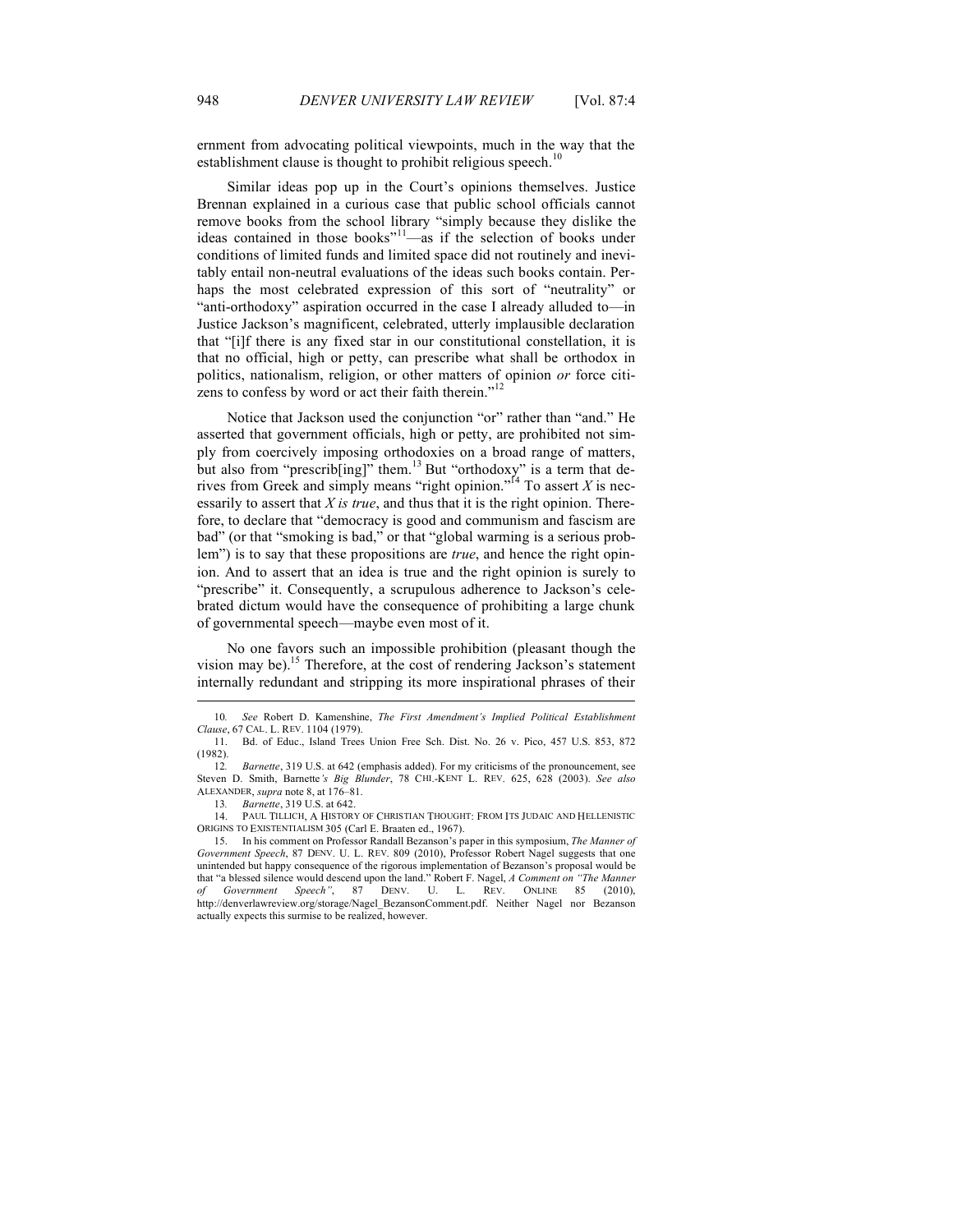significance, we may avoid its untenable implications by reading "prescribe" to mean something like issuing prescriptions *backed by coercion*. Still, that isn't what Jackson said, and his pronouncement looms in the background, evincing the appeal of "anti-orthodoxy" neutrality, and ready to cast a pall of suspicion on governmental speech of any moment.

But these are isolated pronouncements. The aspiration to neutrality is more systematically manifest in the reigning doctrinal approach to free-speech protection, under which the most serious evil that a censorious government can commit is thought to be "viewpoint discrimination."<sup>16</sup> Officially, to be sure, the "no viewpoint discrimination" doctrine does not apply when governments are *speaking*; the doctrine holds only that governments must be viewpoint neutral when they *regulate* or *restrict* speech by nongovernmental actors.<sup>17</sup> Indeed, it is plausible to view the development of the "government speech doctrine" in large part as an effort to relieve government of the suffocating demands of the prohibition on viewpoint discrimination.<sup>18</sup> The convergence of these doctrines can accordingly make the constitutionality of a practice turn on whether government is speaking or regulating, as in the *Summum*19 case. Particularly when the challenged practice involves the conditional funding of expression by non-governmental speakers, though, this line can be hard to draw.<sup>20</sup> This difficulty is one of the most conspicuous constitutional problems currently presented by government speech. $21$ 

One major reason the line is hard to administer, I submit, is that the line itself makes little sense in terms of the obligation of neutrality that inspires the "no viewpoint discrimination" doctrine in the first place. If government is supposed to be neutral—in other words, neutral toward "the good," or toward "comprehensive doctrines," or toward "politics,

<sup>16</sup>*. See, e.g.*, Perry Educ. Ass'n v. Perry Local Educators' Ass'n, 460 U.S. 37, 62 (1983) (Brennan, J., dissenting) ("Viewpoint discrimination is censorship in its purest form . . . .").

<sup>17</sup>*. See, e.g.*, Pleasant Grove City, Utah v. Summum, 129 S. Ct. 1125, 1132 (2009).

<sup>18.</sup> Once again, the *Summum* case illustrates this "escape valve" function of the government speech doctrine. However, the doctrine also serves to provide an escape valve from other sometimes inconvenient doctrines, such as the *Abood* doctrine, Abood v. Detroit Bd. of Educ., 431 U.S. 209, 260 (1977); *see also infra* notes 57–58 and accompanying text, forbidding some compulsory contribution provisions which have been understood to require compelled affirmations by unwilling speakers. *See, e.g.*, Johanns v. Livestock Mktg. Ass'n, 544 U.S. 550, 558–59 (2005). This issue is discussed in more detail in Abner S. Greene, (*Mis)Attribution*, 87 DENV. U. L. REV. 833, 834–839 (2010).

<sup>19</sup>*. Summum*, 129 S. Ct. at 1132–34.

<sup>20.</sup> The problem manifests itself in the difficulty of reconciling cases like *Rust v. Sullivan*, 500 U.S. 173, 177–78 (1991), in which the Court upheld a restriction forbidding recipients of federal health care funding from engaging in abortion counseling, with cases like *Rosenberger v. Rector and Visitors of University of Virginia*, 515 U.S. 819, 845–46 (1995), in which the Court struck down a University of Virginia policy prohibiting funding for speakers and newspapers from being allocated to religious speakers or media. For a discussion of the difficulties, see ALEXANDER, s*upra* note 8, at 87–88.

<sup>21.</sup> Scholars have struggled to make the distinction operable. *See, e.g.*, Robert C. Post, *Subsidized Speech*, 106 YALE L.J. 151 (1996); Frederick Schauer, *Principles, Institutions, and the First Amendment*, 112 HARV. L. REV. 84 (1998).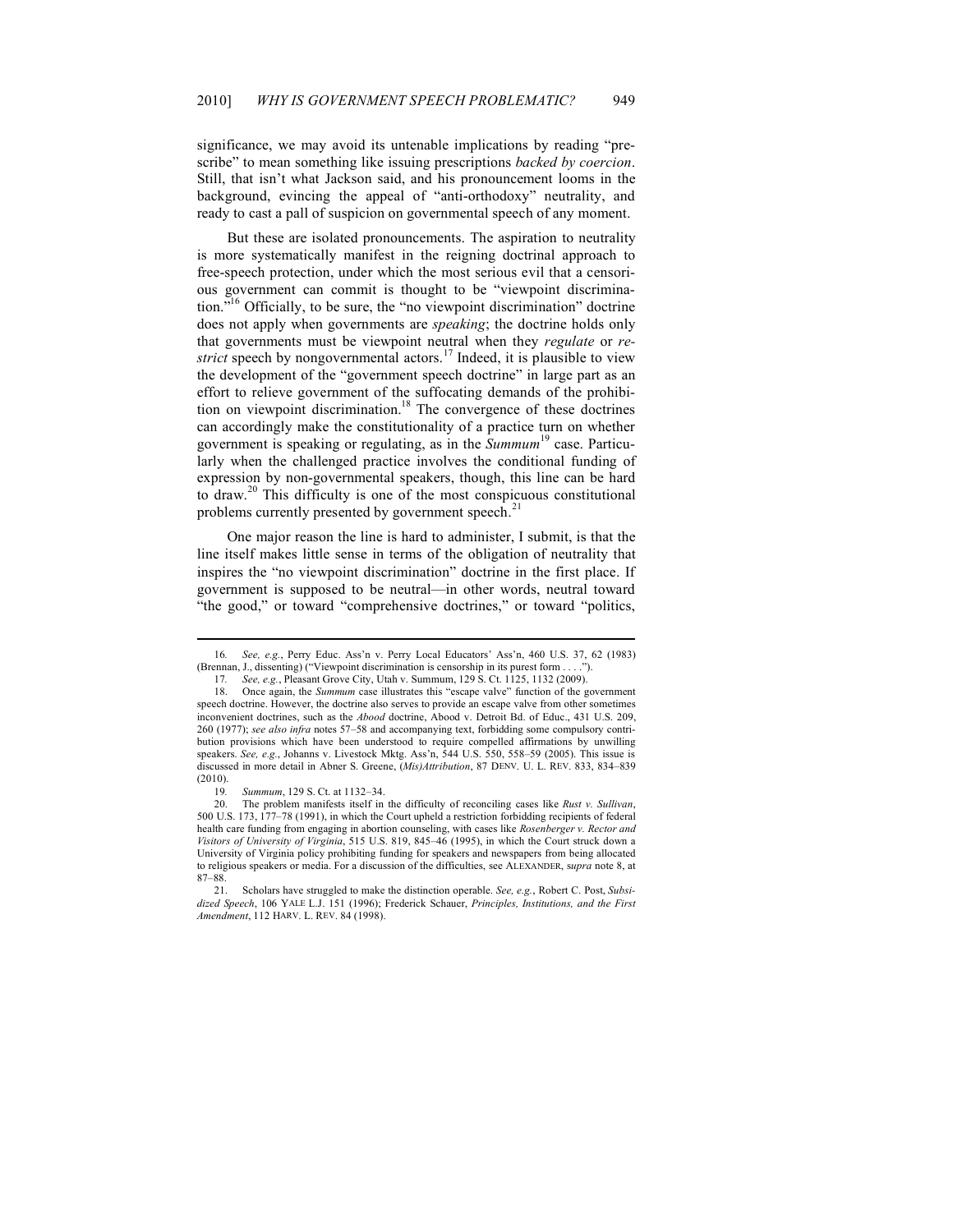nationalism, religion, or other matters of opinion"—then government violates that obligation as surely by speaking in favor of one view in a controversy as by regulating the expression of views by others.<sup>22</sup>

The underlying difficulty can be seen by reference to what is probably the most common rationale given for the "no viewpoint discrimination" doctrine. That rationale holds that non-neutral regulation is objectionable because it distorts public discussion and skews the marketplace of ideas.<sup>23</sup> Speakers are supposed to engage in fair, level-playing-field combat,<sup>24</sup> with the Miltonian hope that true ideas will prevail.<sup>25</sup> If government restricts some viewpoints, then the game seems rigged and the marketplace is prevented from producing the right outcome.<sup>2</sup>

On this rationale, though, government speech presents a major embarrassment. After all, government is likely to be the biggest, loudest, best-funded speaker on the block—by far. In public schools, for example, government gets to speak to captive audiences; it speaks to them for hours and days on end at the formative period in life—childhood—when people are most susceptible to indoctrination. No other speaker comes close to enjoying those discursive advantages. So if government uses its booming voice to favor one view over others, it is hard to say that the playing field is level.<sup>27</sup> Indeed, the "skewing" or "distorting" effect might

<sup>22.</sup> This assertion might provoke the objection, suggested by Professor Chen in his comments on this paper, that viewpoint discrimination in governmental *expression* is in one crucial respect unlike viewpoint discrimination in governmental *regulation* because the latter kind of censorship eliminates some ideas from the marketplace, and thereby makes them unavailable for consideration and possible acceptance. *See* Alan Chen, *Right Labels, Wrong Categories: Some Comments on Steven D. Smith's "Why is Government Speech Problematic?"*, 87 DENV. U. L. REV. ONLINE 78 (2010), http://www.denverlawreview.org/storage/Chen\_RightLabels.pdf. But in fact much viewpoint discriminatory regulation affects only the time, place, and manner of expression. Such regulation disadvantages some ideas relative to others, to be sure, but it does not remove any ideas from the intellectual or conversational marketplace. Geoffrey Stone describes these as "modest viewpointbased restrictions." Geoffrey R. Stone, *Content Regulation and the First Amendment*, 25 WM. & MARY L. REV. 189, 200 (1983).

<sup>23.</sup> Geoffrey Stone, a leading proponent of the content neutrality approach, explains that a non-neutral speech regulation "distorts public debate." *Id.* at 198. "This is so, not because such a law restricts 'a lot' of speech, but because by effectively excising a specific message from public debate, it mutilates 'the thinking process of the community'  $\dots$ ," *Id.* it mutilates 'the thinking process of the community'

<sup>24</sup>*. Cf.* R.A.V. v. City of St. Paul, Minn., 505 U.S. 377, 392 (1992) (condemning viewpoint discriminatory ordinance because "St. Paul has no such authority to license one side of a debate to fight freestyle, while requiring the other to follow Marquis of Queensberry rules").

<sup>25.</sup> One of the most often quoted statements in the free speech tradition is from Milton:

And though all the windes of doctrin were let loose to play upon the earth, so Truth be in the field, we do injuriously by licencing and prohibiting to misdoubt her strength. Let her and Falsehood grapple; who ever knew Truth put to the wors, in a free and open encoun-

ter. JOHN MILTON, AREOPAGITICA (1644), *reprinted in* JOHN MILTON, AREOPAGITICA AND OTHER POLITICAL WRITINGS OF JOHN MILTON 3, 45 (1999).

<sup>26.</sup> For an argument that government speech can distort the marketplace of ideas, see Kamenshine, *supra* note 9, at 1105–06.

<sup>27.</sup> *Cf*. Lee C. Bollinger & Geoffrey R. Stone, *Epilogue* to ETERNALLY VIGILANT: FREE SPEECH IN THE MODERN ERA 311, 313 (Lee C. Bollinger & Geoffrey R. Stone eds., 2002) (observing that "the massive presence of government in the society presents extraordinary opportunities for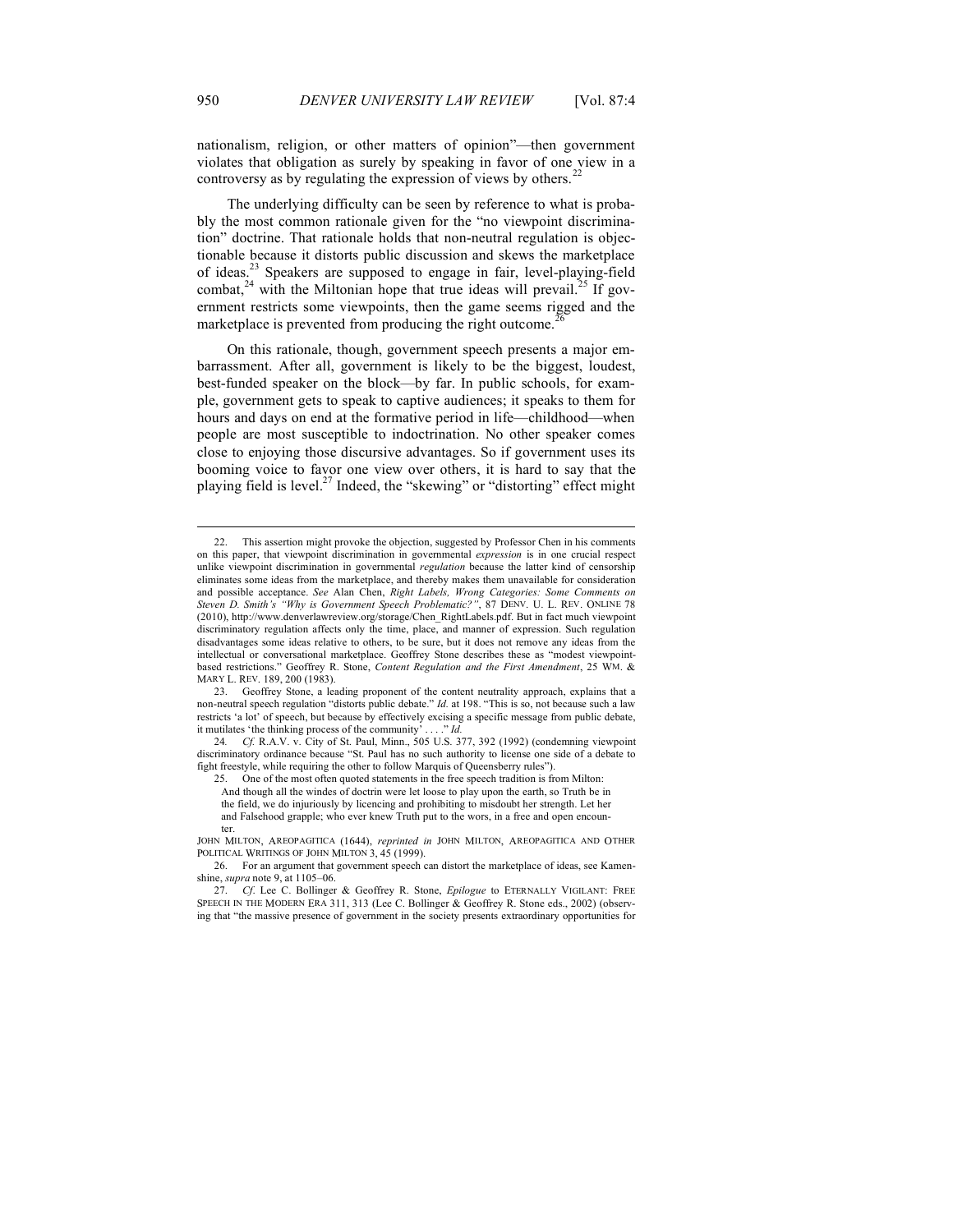be vastly more powerful than if government simply imposed a few moderate viewpoint-based regulations (many of which would burden but not eliminate the expression of disfavored views). $^{28}$ 

In short, government speech stands in stark tension with the aspiration to neutrality. Sanford Levinson explains:

This image of the state as . . . benignly neutral . . . is quite naive, not least because it almost wholly fails to pay adequate attention to the fact that the state is often an active participant in the intellectual marketplace. The easiest examples, of course, involve presidents giving major policy addresses or teachers using state-mandated textbooks within the public school system. Both regularly articulate, clothed in the full symbolic and actual authority of the state, highly contestable—and completely unneutral—views on important political and cultural matters. The danger facing those who disagree with the state's views comes, most often, not from any plausible fear of classic censorship . . . but, rather, from being drowned out of the marketplace by the often superior resources of the state.<sup>29</sup>

#### *B. Banishing the Problem?*

In sum, one reason why the "government-speech versus privatespeech" question can seem so troublesome, especially in cases of government-funded expression, is that the question is an effort to apply a distinction that makes little sense in terms of the principal rationale that has generated this part of free speech doctrine. More generally, the fact of government speech—and in the political world we inhabit, governments inevitably and incessantly speak and on all sorts of matters stands in tension with the notion that liberal governments must be neutral toward "the good," or toward "politics, nationalism, religion, or other matters of opinion." So long as that tension persists, government speech is likely to present intractable problems. Put simply, the liberal commitment to neutrality, carried to its logical conclusion, implies that governments basically shouldn't speak on important and controversial matters. Governments do and must speak on such matters, but such speech is inherently problematic.

There is, however, a straightforward remedy for this particular problem: we could simply acknowledge that the neutrality conception of lib-

it to distort the marketplace of ideas"). For a painstaking analysis demonstrating the difficulty, see ALEXANDER, *supra* note 8, at 82–102.

<sup>28.</sup> A robust enough Miltonian confidence might be undaunted by these disadvantages. Strictly speaking, Milton did not say that the competition needed to be fair but only "free and open," and that truth needed to be "in the field." *See* MILTON *supra* note 24, at 45. Like David, if it is allowed to compete, truth can perhaps vanquish Goliath-like falsehoods. Maybe. But the view is remarkable for its optimism.

<sup>29.</sup> SANFORD LEVINSON, WRITTEN IN STONE: PUBLIC MONUMENTS IN CHANGING SOCIETIES 79–80 (1998).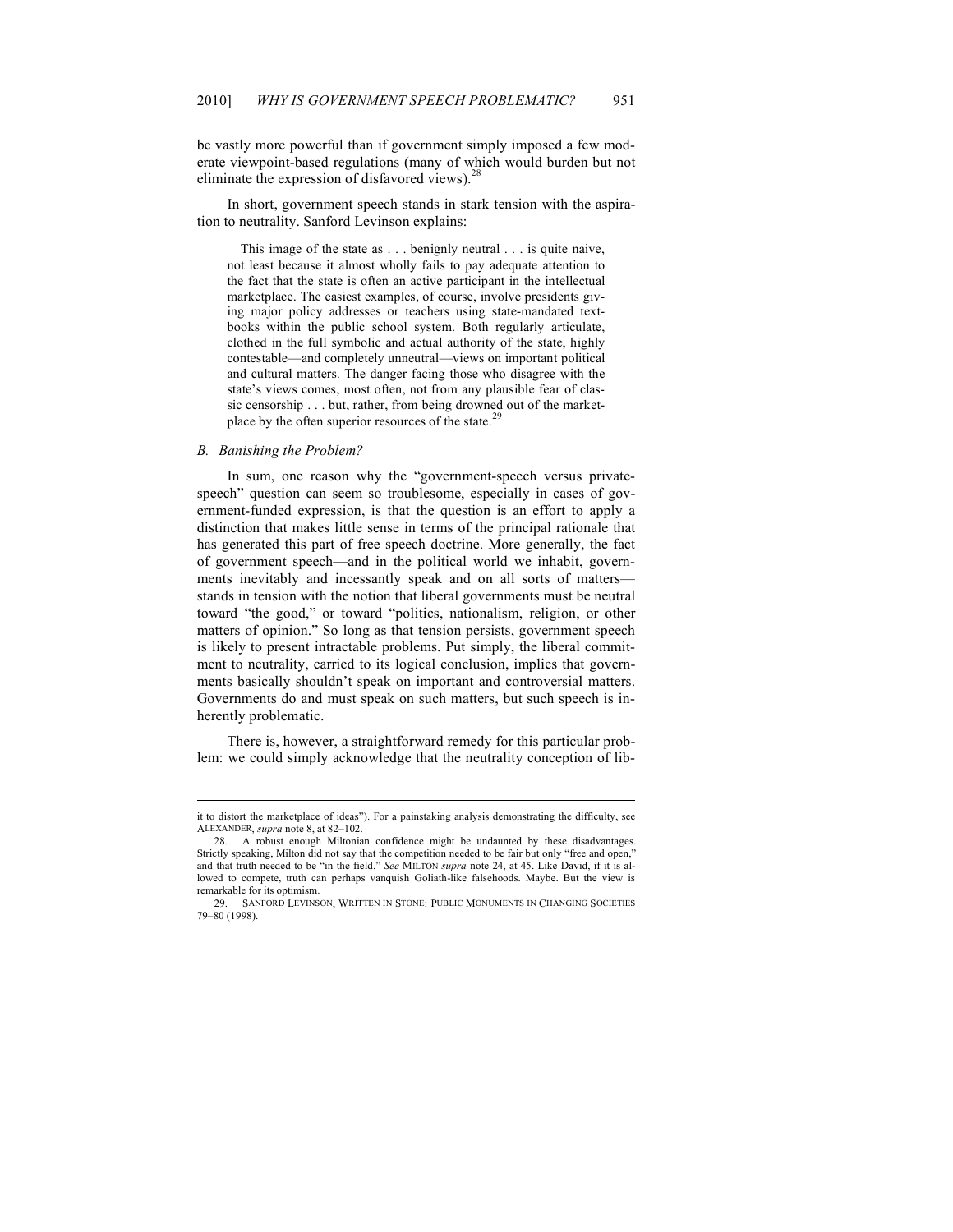eralism is and always was misconceived. $30$  Instead of the aggressively timid, insistently noncommittal liberalism of thinkers like Dworkin and Rawls, $31$  we might embrace the more robust, classical liberalism associated in different versions with people like Mill<sup>32</sup> and Madison.<sup>33</sup> This more robust liberalism does not purport to be agnostic on matters of truth or the good life. On the contrary, it actively asserts—asserts as *true* (and thus, if you like, as "right opinion," or "orthodox")—a vision of the good life and the good society, but one committed to values such as the pursuit of truth, freedom of thought and expression, and tolerance of competing viewpoints.<sup>34</sup> A constitutional regime should promote freedom and tolerance not because the regime is noncommittal about truth or the good but, on the contrary, because the regime takes it as true that such values are important human goods.<sup>35</sup> And the government in such a regime should be permitted, even encouraged, to say as much. In short, under this more robust liberal conception, there is nothing inherently problematic about government speech, even on matters about which citizens energetically disagree.

So, by renouncing the misconceived commitment to neutrality, would we thereby have dissolved the constitutional problems that afflict government speech? Hardly. Renouncing neutrality might dissolve some problems. For example, the problem in the *Summum* case I highlighted at the outset of this article would be eliminated, or at least reduced. Suppose we were to conclude (as we might or might not) that once the obligation of neutrality is lifted, the free speech doctrine prohibiting viewpoint discrimination should likewise be abandoned. In that case, and depending on what free speech doctrine were to develop in place of the current doctrine, it might be that Pleasant Grove could freely accept one monument and not another—even if the monuments were considered private speech. Or it might be that we would retain the prohibition on viewpoint discrimination—not because government is obligated to be neutral but simply as a useful device for detecting and preventing some kinds of undesirable censorship.<sup>36</sup> In that case, if we think the monu-

<sup>30</sup>*.* For an argument to this effect, see Abner S. Greene, *Government of the Good*, 53 VAND. L. REV. 1, 18–22 (2000).

<sup>31</sup>*. See* George Rutherglen, *Private Law and Public Reason*, 92 VA. L. REV. 1503, 1504 (2006).

<sup>32</sup>*. See* David Luban, *The Posner Variations (Twenty-seven Variations on a Theme by Holmes)*, 48 STAN. L. REV. 1001, 1025 (1996).

<sup>33</sup>*. See* William H. Pryor, Jr., *Madison's Double Security: In Defense of Federalism, the Separation of Powers, and the Rehnquist Court*, 53 ALA. L. REV. 1167, 1169–72 (2002).

<sup>34</sup>*. See* Steven D. Smith, *Educating for Liberalism*, 42 U.C. DAVIS L. REV. 1039, 1043–46 (2009).

<sup>35.</sup> I have discussed these alternatives in more detail elsewhere. *See id.*; Steven D. Smith, *Toleration and Liberal Commitments*, *in* NOMOS XLVIII: TOLERATION AND ITS LIMITS 243, 243–71 (Melissa S. Williams & Jeremy Waldron eds., 2008); Steven D. Smith, *Recovering (from) Enlightenment?*, 41 SAN DIEGO L. REV. 1263, 1283–87 (2004).

<sup>36.</sup> It is possible, for example, to understand the central free speech commitment not in terms of a commitment to neutrality, or to a level-playing-field marketplace of ideas, but rather in terms of a prohibition on governmental suppression of ideas (subject, no doubt, to various qualifications, as in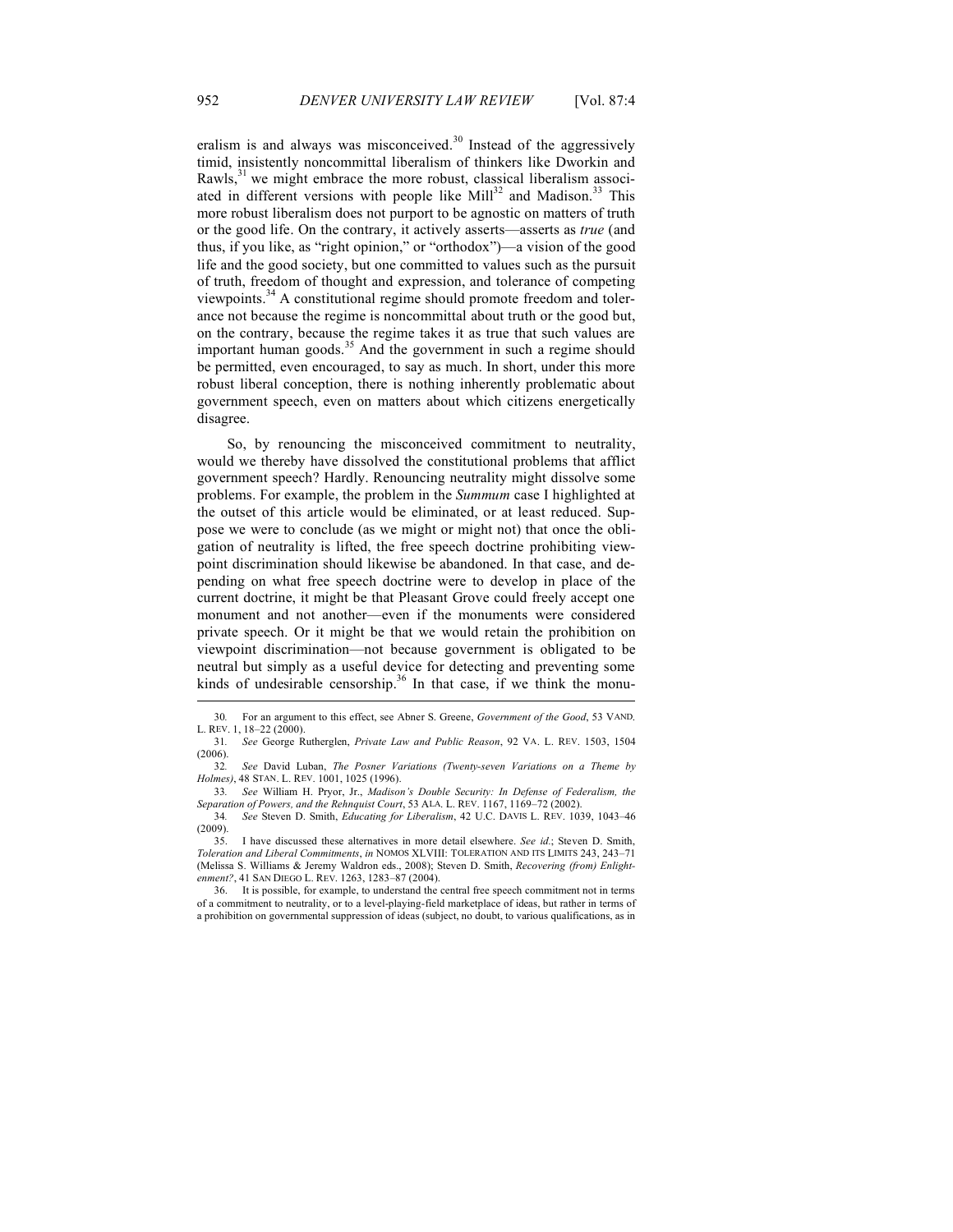ments are best classified as government speech, then there should be no problem in letting the city accept one religious monument but not another. In doing this, the city would not be acting in a religiously neutral manner, to be sure; but if the obligation of neutrality were removed, that departure from neutrality would not be a problem.

I expect this conclusion to provoke objections, because even people who are skeptical about a general obligation of governmental neutrality still believe that government must be neutral in matters of religion and that religious expression by government is therefore problematic.<sup>37</sup> So I need to say something about this view. In addition, even if abandoning the neutrality conception could eliminate the problems presented in cases like *Summum*, government speech would still present other difficulties. For example, the large problem of how to treat message-restrictive or content-restrictive government subsidies of private speakers would continue to plague us.

So in carrying the inquiry further, a natural next point of investigation is the one I just noted—the issue of governmental religious speech. My hope is that by thinking about why religious speech seems problematic, we can gain some insights into the source of the difficulties about government speech generally.

#### *C. Is Religious Speech Special?*

Even theorists who do not embrace the general prescription that government must be neutral with respect to "the good" or "the good life" often insist on some such neutrality in matters of "religion."<sup>38</sup> And the Justices—all of them, it seems—agree.<sup>39</sup> Indeed, the ostensible obligation of *religious* neutrality has given rise to the only concrete, enforceable (albeit sporadic), constitutional limit on governmental speech. Thus, under the so-called "no endorsement" doctrine (the status of which seems somewhat precarious at present<sup>40</sup>), government is constitutionally forbidden to do or say things that endorse or disapprove of religion.<sup>41</sup>

the standard categories of unprotected speech). By this understanding, viewpoint discriminatory restrictions might nevertheless be disfavored—not so much because government has deviated from neutrality or skewed the marketplace, but rather because the discrimination evidences a purpose to suppress.

<sup>37.</sup> In this vein, Abner Greene argues vigorously against a general requirement of neutrality. *See* Greene, *supra* note 29, at 18–22. "Government may, and should, use its speech powers to advance specific conceptions of the good, even if those conceptions are contested, controversial, or seen as favoring a particular viewpoint." *Id.* at 5. Nonetheless, Greene "carves out an exception for government religious speech," which he would forbid. *Id.*

<sup>38</sup>*. See* RAWLS, *supra* note 5, at 194–95.

<sup>39.</sup> Thus, in the recent Ten Commandments cases, the Justices disagreed strenuously about what religious neutrality entails, but they did not seem to disagree about *whether* government is supposed to be neutral towards religion. *See*, *e.g.*, McCreary County, Ky. v. ACLU, 545 U.S. 844, 860–62 (2005).

<sup>40.</sup> In the most obvious recent opportunity for application of the "no endorsement" doctrine namely, the Ten Commandments decisions—the Supreme Court referred to rationales from the "no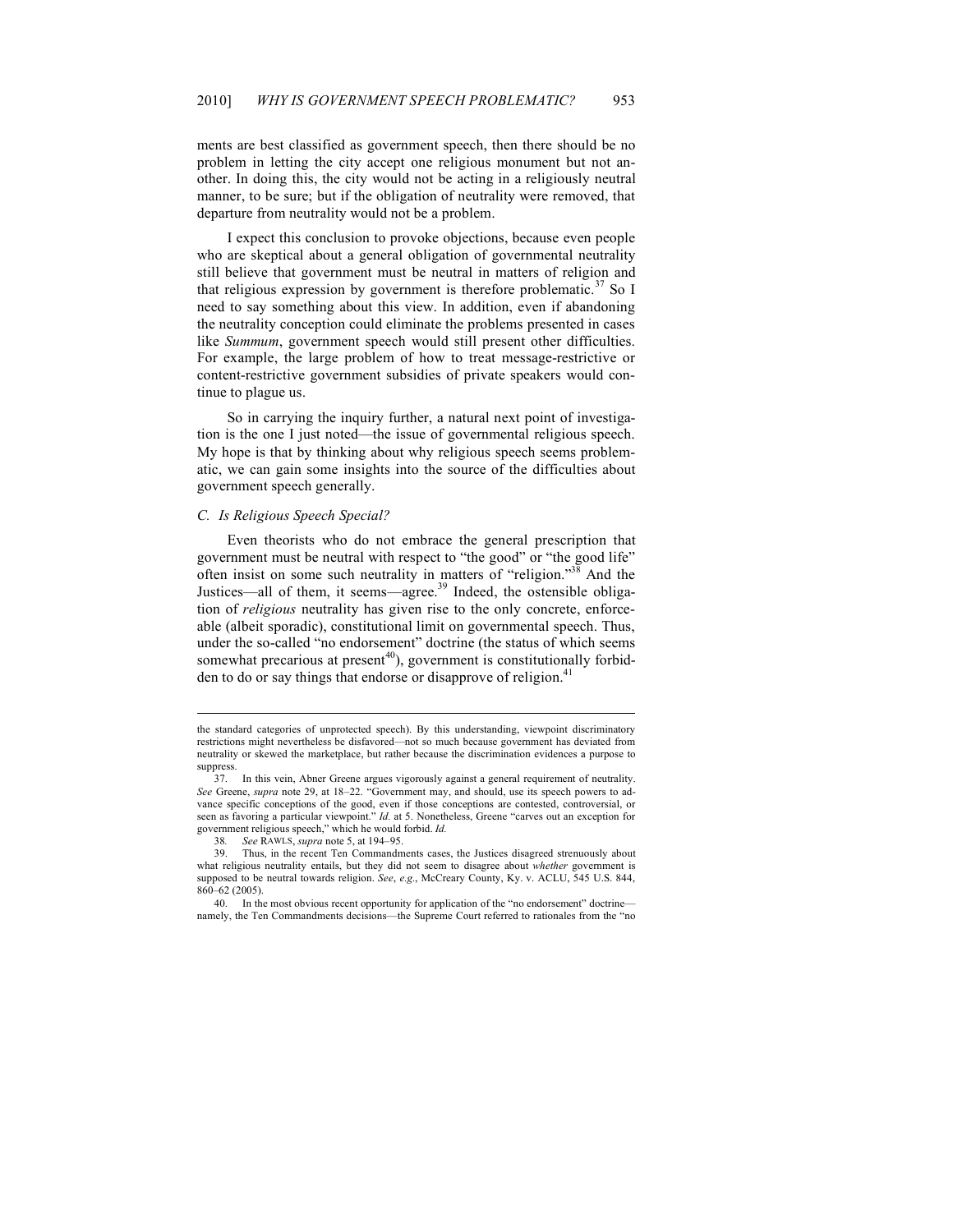But once we have abandoned any general obligation of governmental neutrality toward "the good," or toward "comprehensive doctrines," why should the obligation be retained for religion? Why should religious speech by government be especially problematic? The common and easy answer, of course, is "because the Constitution says so." But in fact, the Constitution does *not* say so– not in its literal terms, at least. Nor, until fairly recently, was the Constitution thought by almost anyone to prohibit religious expression by government: there is in fact a long and revered tradition of such expression, extending to pronouncements like the Declaration of Independence, Jefferson's Virginia Statute for Religious Freedom, and Lincoln's Second Inaugural Address (as well as inaugural addresses by every other President, including President Obama).<sup>42</sup> No doubt we can now read the Constitution to prohibit such expression if we want to, but why should we want to?

Some of the most familiar responses seem less than compelling. Religious speech by government may be divisive, yes, but a great deal of what governments say is divisive.<sup>43</sup> Religion is core to some people's identity, but so are race, ethnicity, language, and politics.<sup>44</sup> Religious assertions are not provable by ordinary empirical methods, but then a great deal that government speakers say is not provable.<sup>45</sup>

A common opinion suggests that although government speakers say plenty of profoundly controversial and unprovable things on matters of economics, politics, foreign policy, and other subjects, those statements are permissible because government *has to* address those sorts of matters. Neutrality in those domains is impossible. Conversely, government doesn't need to say anything about religion, so there is no justification for deviating from neutrality in this area.<sup>46</sup> There are various objections to this argument, but for now, I will mention only one: genuine neutrality is as impossible in this area as in others.<sup>47</sup> In a nation of many and diverse religions, much that government does and says inevitably will contradict the religious beliefs held by some, perhaps many, Americans.

endorsement" cases but did not explicitly apply the "no endorsement" doctrine. *See id.* at 857; Van Orden v. Perry, 545 U.S. 677, 684–87 (2005).

<sup>41</sup>*. See, e.g.*, County of Allegheny v. ACLU, 492 U.S. 573 (1989).

<sup>42</sup>*. See* Steven D. Smith, *Justice Douglas, Justice O'Connor, and George Orwell: Does the Constitution Compel Us to Disown Our Past?* 2–3 (San Diego Legal Studies Research Paper No. 06- 17, 2005), *available at* http://ssrn.com/abstract=728663 (elaborating on religious references in presidential speeches).

<sup>43.</sup> For criticism of the divisiveness rationale, see Richard W. Garnett, *Religion, Division, and the First Amendment*, 94 GEO. L.J. 1667, 1723 (2006).

<sup>44.</sup> For more detailed discussion, see Steven D. Smith, *The Rise and Fall of Religious Freedom in Constitutional Discourse*, 140 U. PA. L. REV. 149, 202–04 (1991).

<sup>45.</sup> For a helpful discussion of this issue, see Larry Alexander, *Liberalism, Religion, and the Unity of Epistemology*, 30 SAN DIEGO L. REV. 763, 773 (1993).

In this vein, Douglas Laycock asserts that "[t]he government must have no opinion [about religion] because it is not the government's role to have an opinion." Laycock, *supra* note 4, at 8.

<sup>47.</sup> 2 KENT GREENAWALT, RELIGION AND THE CONSTITUTION: ESTABLISHMENT AND FAIRNESS 60 (2008).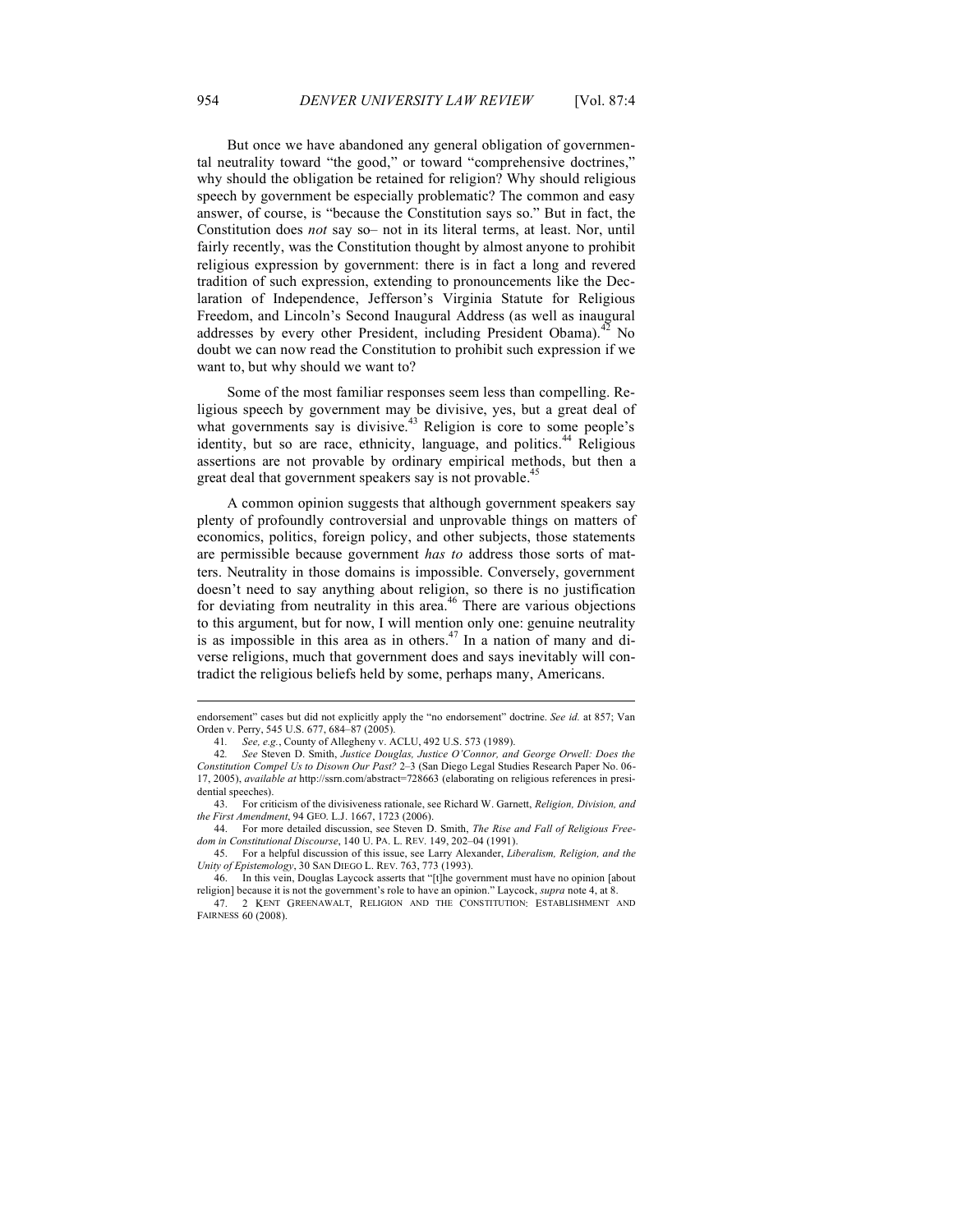In this vein, though he strongly supports governmental neutrality regarding religion, Kent Greenawalt concedes that:

[M]any laws and policies, as well as ethical principles taught in public schools, inevitably imply that religious doctrines that are diametrically opposed to the laws, policies, and ethical principles are mistaken. A government that maintains strong military forces and engages in armed conflict implies that pacifist religions are in error; one that forbids racial discrimination implies that religions based on racial inequality are misguided.<sup>48</sup>

Perhaps the most conspicuous instances involve the teaching of evolution in the public schools. To be sure, the theory of evolution is not incompatible with "religion" (if there is such a thing), but it is starkly at odds with *some* religious beliefs held by some Americans—namely, those who believe in biblical literalism and six-day creationism. It may be that in teaching evolution, schools are not motivated by a desire to undermine those religions.<sup>49</sup> Nonetheless, the contradiction between what the schools teach and what these religions believe is obvious (which of course is one reason why the teaching of evolution continues to provoke heated controversy in some locales).<sup>50</sup>

To be sure, government speech that contradicts some widely-held religious beliefs may not affirmatively endorse any particular religion or religion generally. From this observation, some might go on to conclude that government must and therefore may *contradict* some religious beliefs, but government need not and should not *favor* any religious beliefs—at least not directly and specifically.<sup>51</sup> Still, it would be a very peculiar version of neutrality that forbids government to favor particular views or positions, but permits government to contradict and oppose other potentially competing views and positions. Would anyone accept a church's profession of "neutrality" in a Presidential election, for example, if the church refrained from instructing its members to vote *for* the Republican candidate but urged them to vote *against* the Democratic candidate? Such a slanted, one-way constraint is simply not "neutrality" in any meaningful sense.

Nonetheless, the commitment to governmental neutrality in matters of religion seems deeply entrenched. One reason may be that it is easy to imagine religious declarations that governments conceivably might make

<sup>48</sup>*. Id.*

<sup>49.</sup> Or perhaps they are so motivated, at least implicitly. Doesn't the goal of inculcating (what one believes to be) truth entail or include the goal of dispelling (what one believes to be) corresponding falsehoods?

<sup>50.</sup> For a recent, much publicized instance, see Kitzmiller v. Dover Area Sch. Dist., 400 F. Supp. 2d 707, 708–09 (M.D. Pa. 2005).

<sup>51</sup>*. Cf.* GREENAWALT, *supra* note 46, at 61 ("Although the state unavoidably carries out actions that imply that certain religious doctrines about social justice and order are unsound, never, or rarely, need its policies imply *the correctness* of any particular religious understanding.").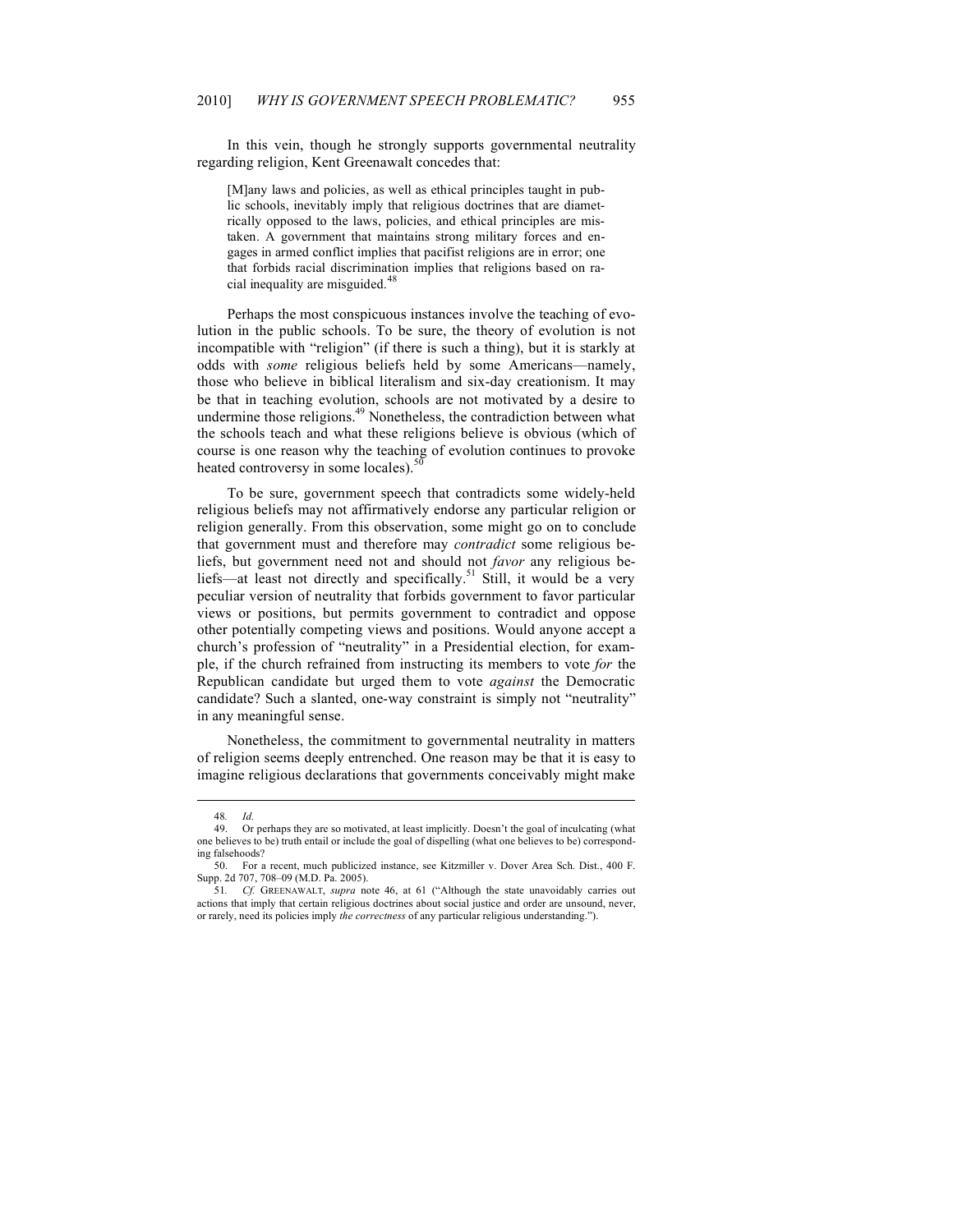(even if it is unlikely that governments in this country today would actually make them) that seem deeply problematic, even to people (like myself) who do not believe the Constitution does or should contain any general prohibition on governmental endorsement of religion.<sup>52</sup> Suppose, for example, that following ancient precedent, Congress were to pass a resolution declaring that the Athanasian version of the doctrine of the Trinity is true and the Arian version is false. Even if the resolution were purely advisory, leaving all citizens free to agree or disagree or pay no attention at all, such speech would plainly be inappropriate. Wouldn't it? But why, exactly?

In our current discursive climate, it is natural to explain the inappropriateness by supposing that there must be some government obligation to be neutral in matters of religion and that sectarian expressions of the kind I have imagined would violate that obligation. This neutralitycentered explanation makes it difficult to say that such highly sectarian expressions are inappropriate without also condemning more generic religious expressions such as those in the national motto and the Pledge of Allegiance. (Even though many people—Justice O'Connor is a leading example—evidently wish there were some good basis for a distinction, and therefore resort to transparently flimsy rationalizations to save the more generic expressions.<sup>53</sup>) By contrast, I want to suggest that there is a different explanation for our intuitions regarding such sectarian statements. This explanation is worth considering, I hope, in part because it points us to a different and real—though less often noticed—problem that affects not only governmental religious speech but the regime of free speech more generally.

#### II. THE UNNOTICED PROBLEM: INSTITUTIONAL CAPTURE

In order to develop this alternative explanation, it will be helpful to momentarily step back from considering speech by *government* specifically. Instead, we might think about a problem that attends speech by multi-person organizations or associations generally.

#### *A. An Example: People Watching Birds*

Imagine a hypothetical association, the Birdwatchers' Society of America (BSA), which has been formed to promote and facilitate birdwatching. The BSA has a national, five-person executive board. It sponsors a website and disseminates written materials, including a magazine with stories, tips, and beautiful photos of birds. The organization also sponsors local chapters throughout the country in which members organize field trips and activities, exchange information and experiences, and

<sup>52.</sup> For my objections to the endorsement doctrine, see Steven D. Smith, *Symbols, Perceptions, and Doctrinal Illusions: Establishment Neutrality and the "No Endorsement" Test*, 86 MICH. L. REV. 266 (1987).

<sup>53.</sup> See *infra* note 66 and accompanying text.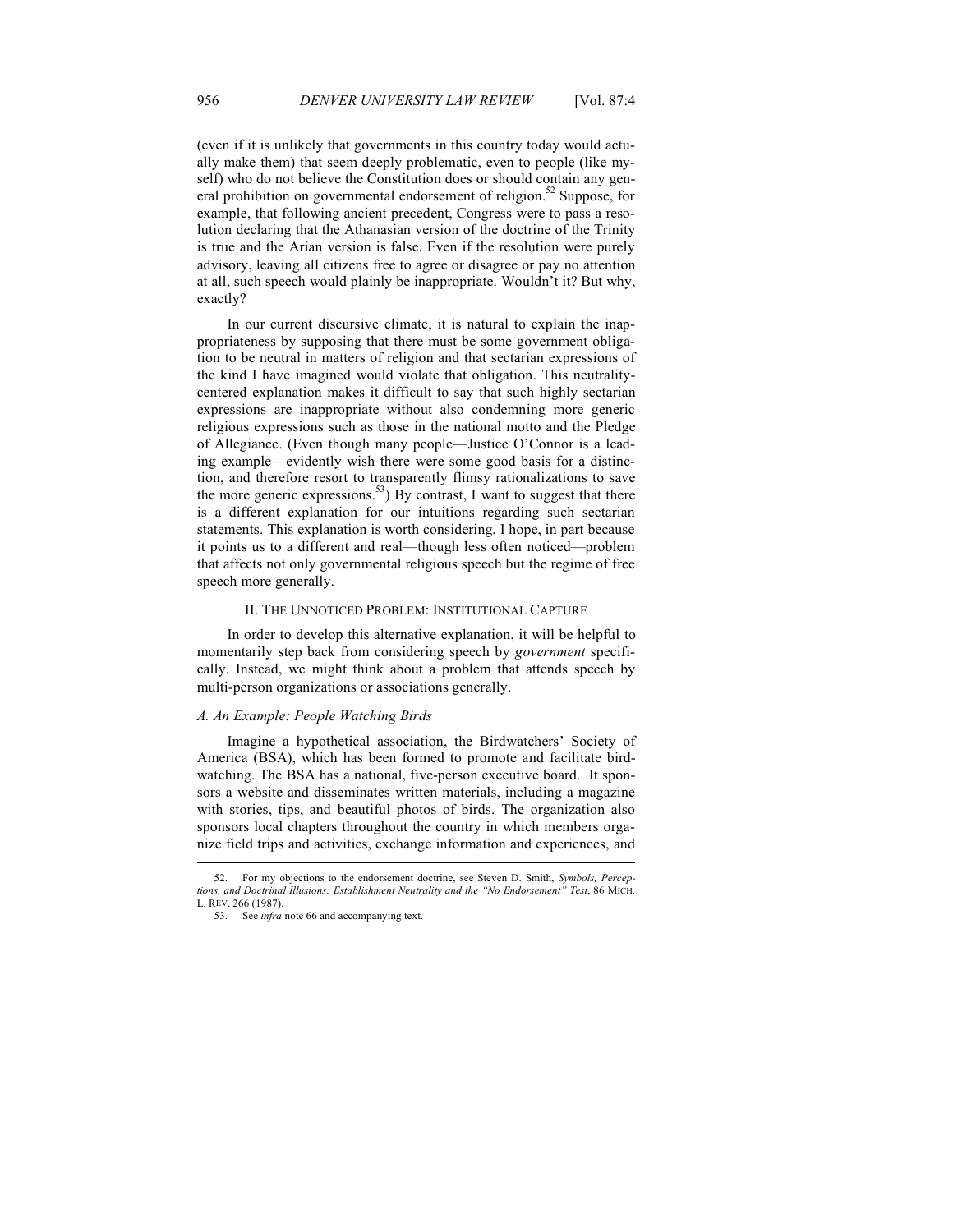learn about birds and techniques for observing them. In order to support these activities, the BSA charges yearly dues. United by a fascination with birds, thousands of people from all walks of life—lawyers, teachers, plumbers, tinkers, tailors, cabinet makers, and many others—join the organization, pay the dues, and participate in the activities.

In a presidential election year, without advance notice to the membership, the BSA's executive board votes 3–2 to make a public declaration that the organization endorses and supports the Democratic Party's candidate for President. This declaration comes as a surprise to many of the association's members, and they are even more startled when, a few months later, the executive board publicizes a resolution (again adopted by a 3–2 vote) expressing enthusiasm for Gaia philosophy and spirituality. The resolution declares that unlike more archaic and oppressive biblical religions such as Christianity and Judaism, which teach the duty of "subduing" and "exercising dominion" over the earth, Gaia joyously and devoutly celebrates the spirit within nature and thereby promotes environmental harmony.

Many BSA members object to these declarations, and they communicate their dissatisfaction both publicly and within the organization. The dissenters say the BSA includes and represents members of diverse political and religious persuasions, or of none; consequently, the organization should not be in the business of endorsing political parties and religious positions that many of its members do not support. But the executive board defends its decisions, arguing that in each instance its statements are in harmony with and supportive of the values and purposes of the association. In addition, the board points out that membership in the organization is entirely voluntary; members who are sufficiently offended by the controversial affirmations are perfectly free to withdraw from the association.

Is the board right? It is true that the controversial statements can be understood to be related—albeit in an indirect and contestable way—to the values that inform the association. It is true as well that members who are dissatisfied are free to drop out of the association. But that observation points to a problem with the board's statements. Is it fair, or is it desirable, measured by the association's own values and purposes, for members who share a common passion for birdwatching to be put to the choice of tacitly standing behind political and religious opinions which they find objectionable, or else to withdraw from the organization?

What has happened, the critics argue, is that a group of board members has in effect captured a legitimate and valuable association and used it to further their own partisan political, religious, and philosophical agendas. They have thereby disserved the association by making continued participation at least uncomfortable for some members, and perhaps forcing these members to withdraw their participation and support. Moreover, these injuries—to the members and to the association itself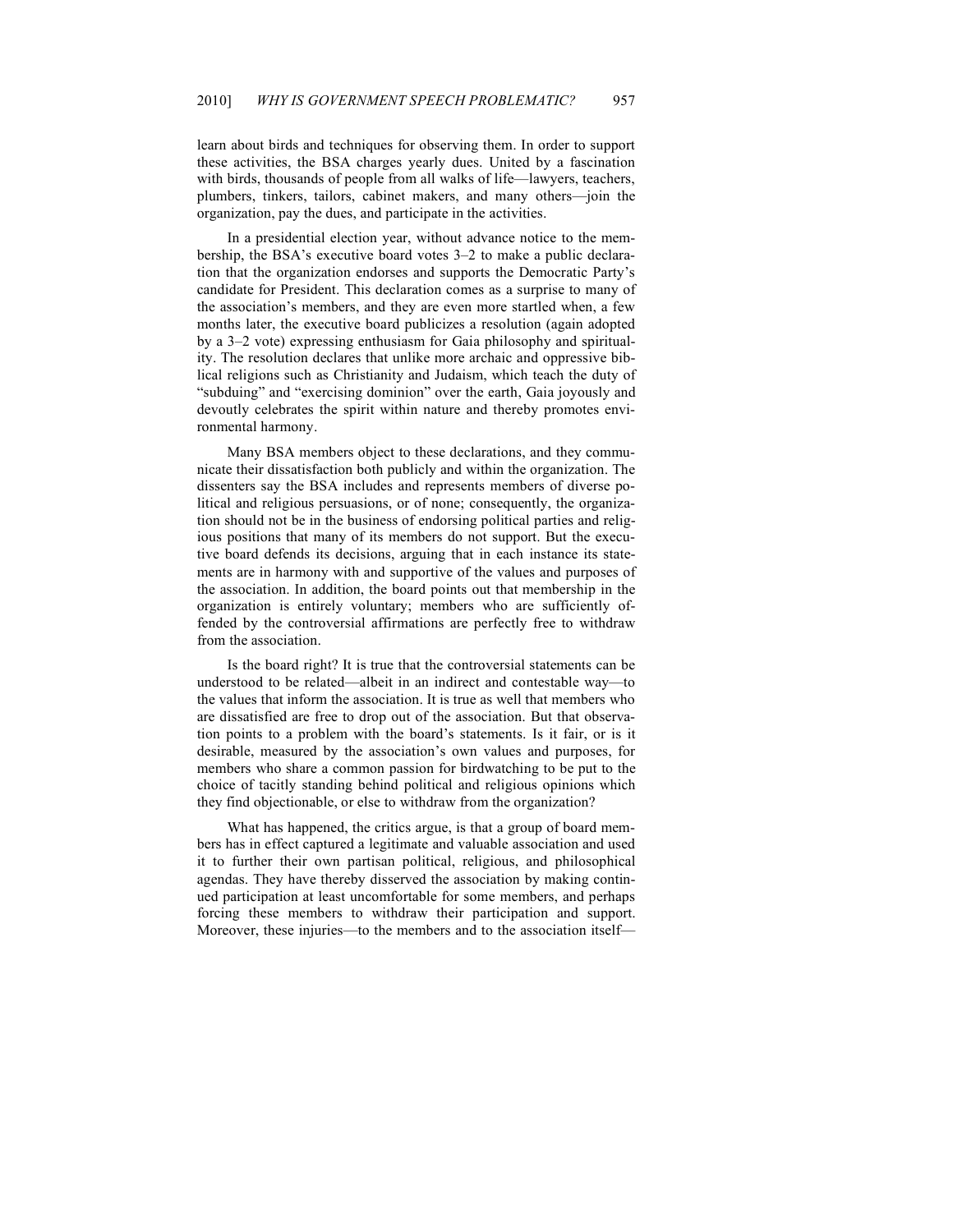are unjustified, because even if the board's statements can be related to the association's central values, the relationship is distant and highly debatable, and most importantly, the statements are clearly not necessary to further those association purposes which the members agree upon and which have brought them together in a mutual enterprise devoted to *birdwatching*, not *religion* or *politics*.

I have tried to give a relatively stark example. But there is room for disagreement even here, and in many other cases the judgments would be more difficult. Suppose, for example, that Congress is contemplating the repeal of environmental legislation, and the repeal is likely to reduce the numbers of birds and bird species. Now BSA opposition to such legislation will be more obviously and directly related to the organization's central purposes. Or suppose the birdwatching group was originally founded by a group of Gaia devotees. Now the connection between birdwatching and the tenets and values of Gaia might be an essential and understood basis for the organization. That basis might persist in the association's self-understanding, even if people who are not Gaia devotees are later permitted to join the organization.

I will return to consider these complexities later. For now, the important point is that associations can be captured by factions within them to express messages and promote positions extraneous to the associations' central purposes. Such commandeering, however, is not only injurious to an association and unfair to dissenting members. As I will show, it can be subversive of free speech values as well.

## *B. Institutional Capture and Free Speech*

So, what is so bad about the sort of commandeering that our hypothetical case has illustrated? Some of the evils have already been noticed: the practice is unfair and oppressive to dissenting members. Those members have, after all, contributed time, effort, and money to the association on the assumption that it exists to serve purposes that they support. If the association then turns to promoting specific beliefs or causes that these members do *not* support, and did not understand to be within the association's reason for being, they have cause to feel deceived and exploited.

It is easy enough as well to appreciate how institutional capture has the potential to weaken an association. Some members may withdraw altogether, and others may remain while feeling less allegiance and more distrust than they previously experienced. As a result, these disaffected members may be less willing to contribute their time, money, and energies to the institution. In this way, a faction that commandeers an organi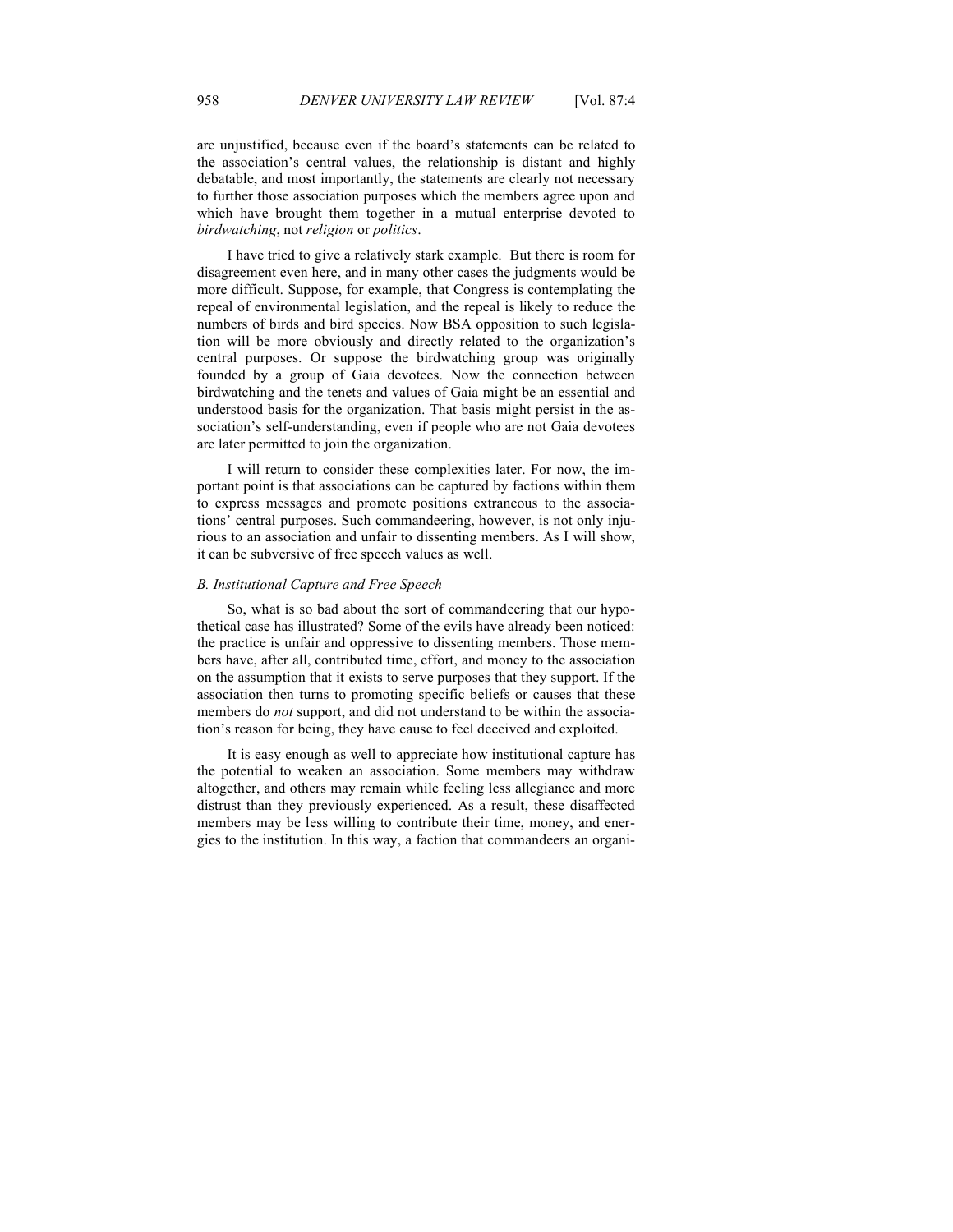zation to promote its agenda can be like a virus that takes over a host for its own purposes but in the long run weakens or destroys the host.<sup>54</sup>

Although institutional capture can cause these general injuries, it can also damage more specifically speech-related values in several ways. In the first place, the sorts of expressions that result from institutional capture are likely to be misleading. They suggest that the association as a whole stands behind the captive association's message when in fact this may not be true. To be sure, observers no doubt understand that with any large and diverse organization, it is unlikely that any particular view enjoys unanimous support. Still, a statement by an organization is typically taken as representing at least a sort of consensus or dominant view; but when capture occurs, that representation may be false.

Indeed, most likely it is precisely to gain the advantage of such a representation—an advantage based on deception—that the faction makes the effort to capture the organization for its expressive purposes. In our hypothetical case, for example, the three board members and any others who shared their views could have issued the contested statements *for themselves*; but such statements would likely lack the impact that a statement emanating from a respected national association has. Although it carries more weight, however, the statement by the association is fundamentally misleading if, in fact, it does not represent a consensus within the organization.

Closely related to this harm is a sort of allocative distortion of resources that is brought to bear upon the marketplace of ideas. A statement resulting from institutional capture not only misleads by misrepresenting the views of dissenting members (who may be numerous, or even a majority); it in effect appropriates their resources and uses those resources to promote messages that they may not want to support. This harm is distinct, and might be present even if all of the members happen to agree with the statements that result from commandeering.

Suppose, for example, that all of the members of BSA support the Democratic Party. Even so, they may not want to contribute financially or otherwise to its presidential candidate, and they may think it is no business of the organization to make political endorsements. By placing

<sup>54.</sup> The undermining of associations is no trivial matter. Tocqueville observed that Americans had a penchant for voluntary associations, and that in comparison with people in less democratic nations, Americans seemed to be especially adept at what he called the "skill of association." 2 ALEXIS DE TOCQUEVILLE, DEMOCRACY IN AMERICA (1840), *reprinted in* ALEXIS DE TOCQUEVILLE DEMOCRACY IN AMERICA AND TWO ESSAYS ON AMERICA 493, 600 (Gerald E. Bevan trans., 2003). And he regarded this capacity for association to be vital to democracy; indeed, "if [men living in democratic countries] failed to acquire the practice of association in their day-to-day lives, civilization itself would be in danger." *Id.* at 597. If Tocqueville was right, then practices that would undermine willingness to participate in and contribute to associations are not a negligible concern. And although the matter and the causal connections are no doubt complex, some observers today perceive a decline in Americans' propensity to associate. *See* ROBERT D. PUTNAM, BOWLING ALONE: THE COLLAPSE AND REVIVAL OF AMERICAN COMMUNITY 27 (2000).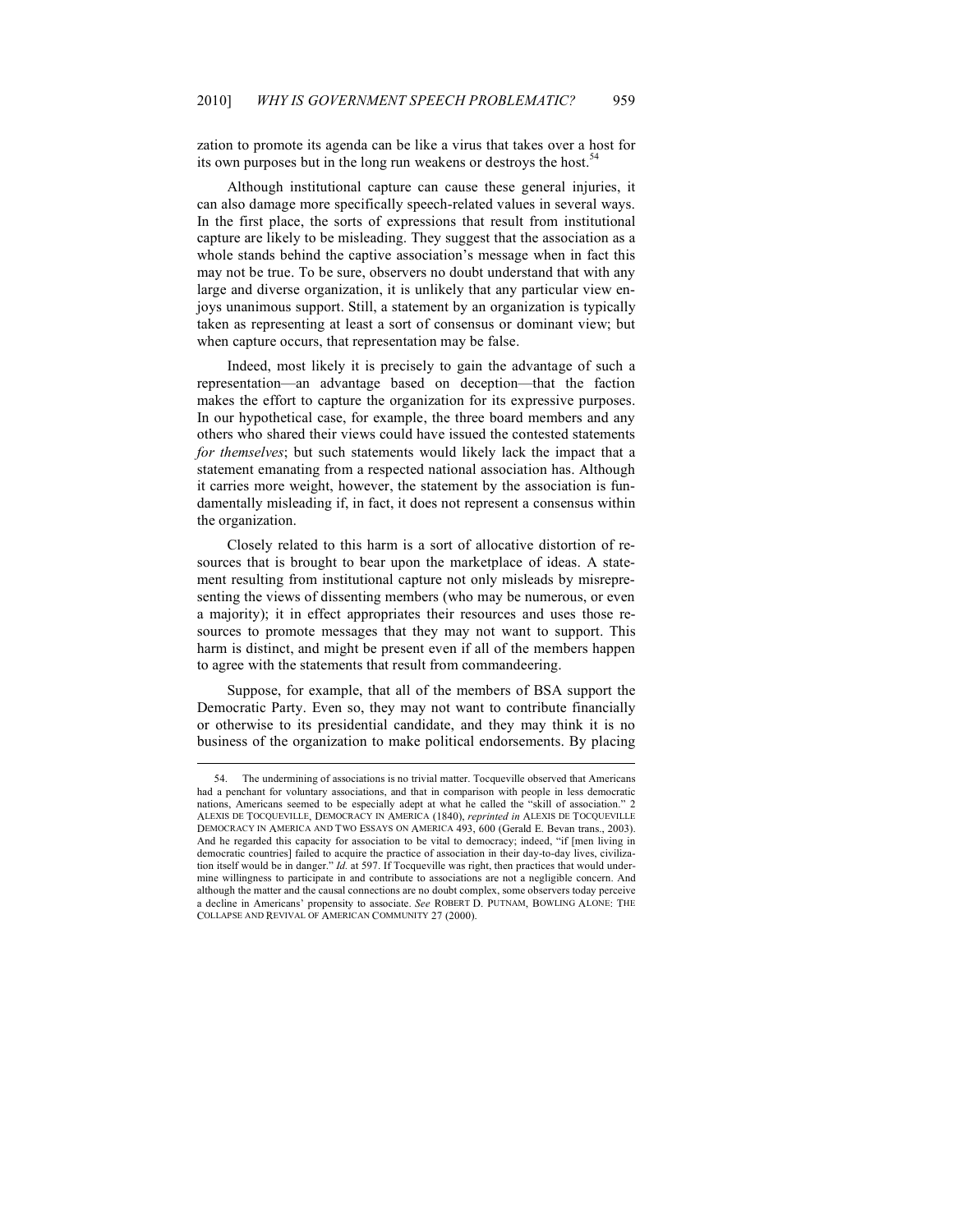the prestige and authority of the organization behind this message prestige and authority which are the product of the time, effort, and money that members have invested in the organization—the commandeering faction effectively seizes those resources and puts them to a communicative use that the investors themselves do not favor.

The allocative harm is similar in kind to the harm that would result if the organization were legally authorized to levy a tax on, say, the sale of birdseed, and then to use the money to buy advertising for its messages. In my hypothetical case, of course, the tax is being paid by members of the BSA itself. But since by hypothesis many of those members do not believe the organization should be promoting the messages in question, and since the board accordingly is in effect seizing these members' past contributions of time and money and diverting such resources to expression without the contributors' consent, the effect is similar: resources are being seized and used to support expression that the owners of the resources do not want to support. That sort of misallocation will naturally have an effect on the marketplace of ideas—the same sort of distorting or "skewing" effect that proponents of viewpoint neutrality in speech regulation often worry about.<sup>5</sup>

These harms to free speech values—the misleading nature of the communications that result from institutional capture, and the misallocation of resources and consequent distortion of the marketplace that such commandeering involves—point to a third harm. The Supreme Court has indicated that compelling a person to affirm something that he or she does not believe or does not choose to affirm is a serious violation of First Amendment values.<sup>56</sup> And in cases like *Keller v. State Bar of California*57 and *Abood v. Detroit Board of Education*, 58 the Court has ruled as well that if an organization such as a state bar association or a labor union uses a member's dues to promote political views that are not closely related to the organization's purpose, this practice can amount to a constitutionally-forbidden compelled affirmation. Speech that results from organizational commandeering can thus bring about this particularly objectionable sort of harm.<sup>59</sup> To be sure, insofar as the BSA is a purely private organization in which membership is entirely voluntary, its members would likely not have a legally cognizable claim under the *Keller* and *Abood* line of decisions. Even so, the underlying harm to free

<sup>55</sup>*. See* Kamenshine, *supra* note 9, at 1105–06.

<sup>56</sup>*. See*, *e.g.*, Wooley v. Maynard, 430 U.S. 705, 713–14 (1977). For an analysis questioning this view, see Larry Alexander, *Compelled Speech*, 23 CONST. COMMENT. 147 (2006).

<sup>57.</sup> 496 U.S. 1, 13–15 (1990).

<sup>58.</sup> 431 U.S. 209, 235–37 (1977).

This harm is related, obviously, to the first harm I have discussed—namely, the misleading nature of the communications. But that harm is inflicted on *recipients* of the misleading speech and, arguably, on the marketplace of ideas generally. By contrast, the harm of compelled affirmation is suffered by the unwilling *speaker*—namely, the member whose contributions are used to support a message he does not support.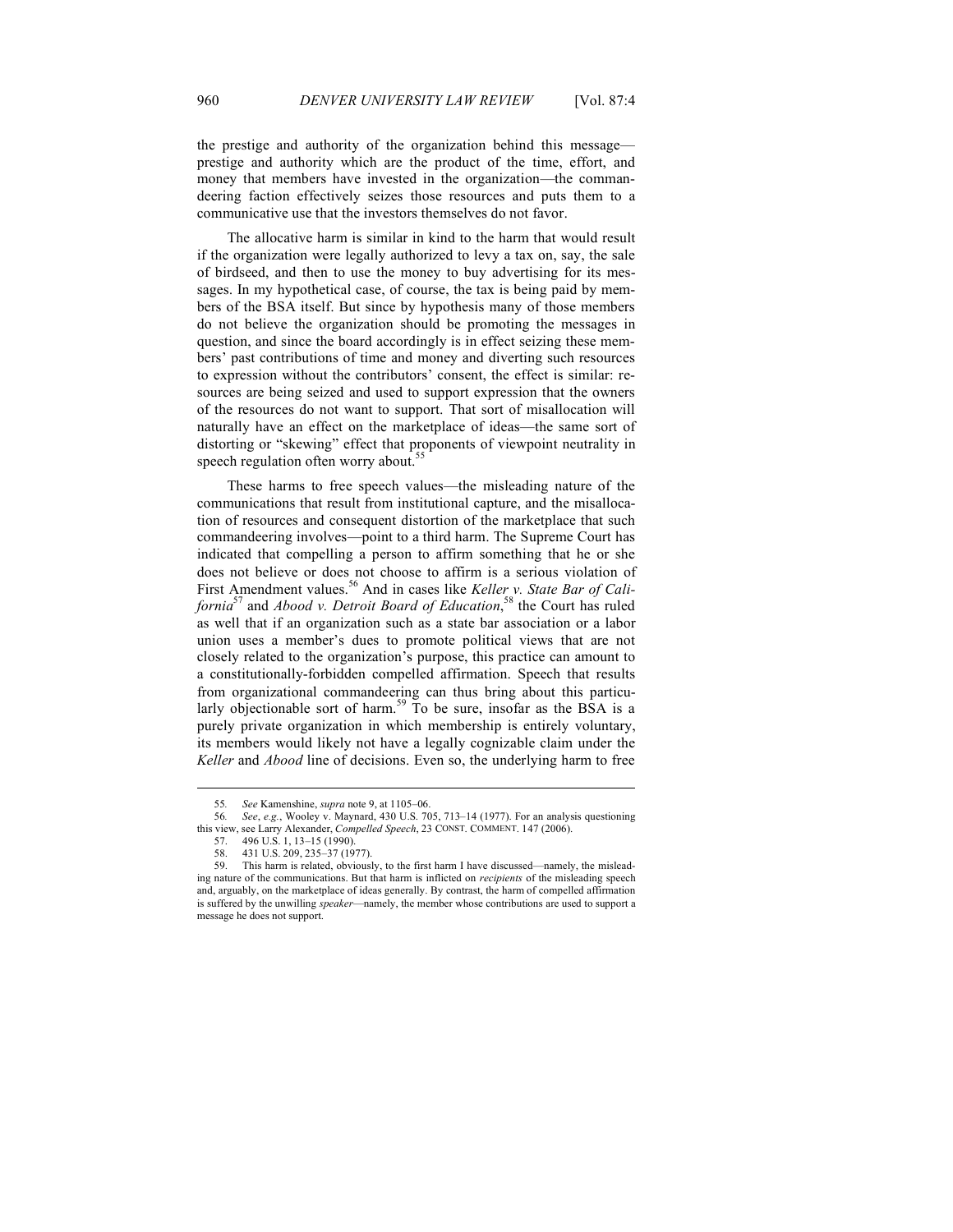speech values is similar. It is easy enough to say, and it is in some sense true, that a member who does not agree with what the BSA is saying can drop out of the association. But dropping out might entail significant costs—loss of regular association with long-time friends, loss of connection to an activity that a person deeply values, possibly even loss of connections and experiences vital to certain types of professions. Such costs may be even more obvious and severe for other types of associations – academic, legal, or medical professional associations, for example. In theory, no one is required to belong to such associations, and so any contributions people make may be deemed "voluntary." But in fact many people have no realistic choice but to remain in such associations, and to make the required contributions: their ability to continue in their occupations may depend on such affiliation. In such instances, the "compelled affirmation" logic of *Keller* and *Abood* has great force, even if the courts will not, and probably should not, give any legal remedy in most such cases.

My discussion has suggested that communications that result from institutional capture can create an array of harms. Some of these harms the unfairness to and exploitation of dissenting members, the weakening of associational ties and commitments—do not sound in First Amendment values specifically. Other harms—the misleading nature of the resulting communications, the misallocation of resources and consequent distortion of the marketplace of ideas, the "compelled affirmations" by dissenting members—relate directly to familiar free speech values. I have illustrated these harms, however, by a hypothetical case. If we move from the hypothetical world to the real one, how serious is the problem of institutional capture?

There is no manifest answer to that question. My own impression, however, is that the problem is pervasive. It seems to me that all manner of associations—universities, $60 \text{ business corporations}$ , churches, professional associations, and, of course, governmental institutions—are frequently the targets of factions who seek, often successfully, to capture them in order to endorse or spread the factions' favored messages. The associations in which lawyers are most deeply involved—the ABA and the AALS—regularly (in my view) take partisan and unnecessary positions on issues with respect to which the diverse views of their members should be respected. Thus, the ABA submits amicus briefs—gratuitously and improperly, in my humble opinion—in cases on a wide range of controversial issues (from affirmative action to freedom of association to capital punishment) about which lawyers hold different views and as to

<sup>60.</sup> On universities, see STANLEY FISH, SAVE THE WORLD ON YOUR OWN TIME 18–19 (2008).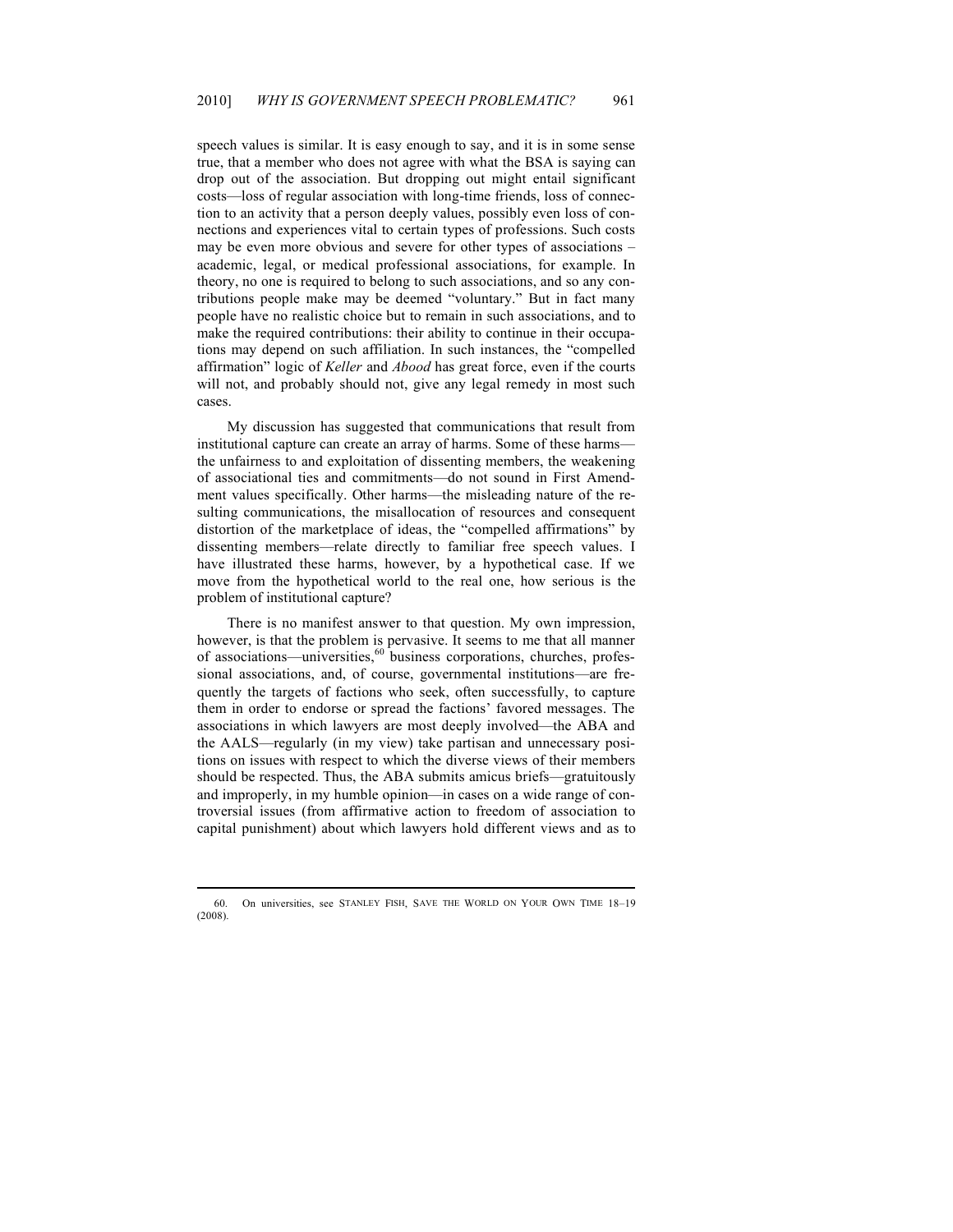which there is no good reason for the ABA to take a partisan stance.<sup>61</sup> The AALS, by imposing a sort of quasi-boycott on a hotel whose owner contributed money to one side in a California ballot initiative, effectively and unnecessarily endorsed a position that many citizens and even a few intransigent and unenlightened academics (again, I happen to be one of them) do not share.<sup>62</sup>

Still, it is understandable that the problem of institutional capture goes largely unnoticed, and that many might resist classifying it as a problem at all. For one thing, the factions who commandeer associations typically do not thereby violate any positive law. And they naturally believe in the justice of their causes. So it is easy for them in their righteous zeal, and for others who agree with them, to overlook the damage they inflict on institutional integrity and to freedom of speech and association, and to understand themselves simply to be exercising their legal rights to spread a message they believe to be true and just.

In addition, whether a particular expression or message is the result of dubious commandeering will usually involve complex and contestable judgments. I have tried to describe a practice by which factions capture associations for the purpose of sending or supporting extraneous and partisan messages—i.e., messages not closely related to the associations' shared and understood purposes. But what messages are "extraneous"? How can we distinguish between extraneous messages and proper ones? After all, associations often express messages and take positions—they sometimes exist precisely for that purpose—and it is always people within the associations who determine what messages such associations will send and what positions they will take. So, what is the difference between this normal and inevitable functioning of associations and what I am calling institutional capture?

<sup>61</sup>*. See* STEWART GREENLEAF, FEDERALIST SOC'Y, REPORT ON ABA AMICUS BRIEFS 5, http://www.fed-soc.org/doclib/20070321\_AmicusArticle.pdf (last visited Apr. 22, 2010). The Report concludes:

The ABA has filed numerous amicus briefs over the past two decades, often in cases involving contentious issues that split the legal community, including ABA members. The constitutionality of the line-item veto and independent counsel law, the limitations on capital punishment, and the scope of the Fourth Amendment and the good-faith exception to the exclusionary rule are among the areas addressed by ABA amicus briefs. But the breadth and controversial nature of at least some of this activity is not proscribed by the Association's policies. The standards governing the approval of amicus briefs are broad enough to allow the Standing Committee on Amicus Briefs and the Board of Governors to sign off on briefs supporting controversial positions on which the ABA has not yet adopted any policy. At present, Board of Governors discretion, and the potential political effects of especially vocal ABA entities objecting to some other committee's proposed brief, are the principal blocks on the process.

*Id.*

<sup>62.</sup> For a discussion, see Eugene Volokh, *More on the AALS "Boycott" of Hotel Because of Owner's Contribution to Anti-Same-Sex Marriage Ballot Initiative*, VOLOKH CONSPIRACY, Sept. 5, 2008, http://volokh.com/posts/1220638833.shtml.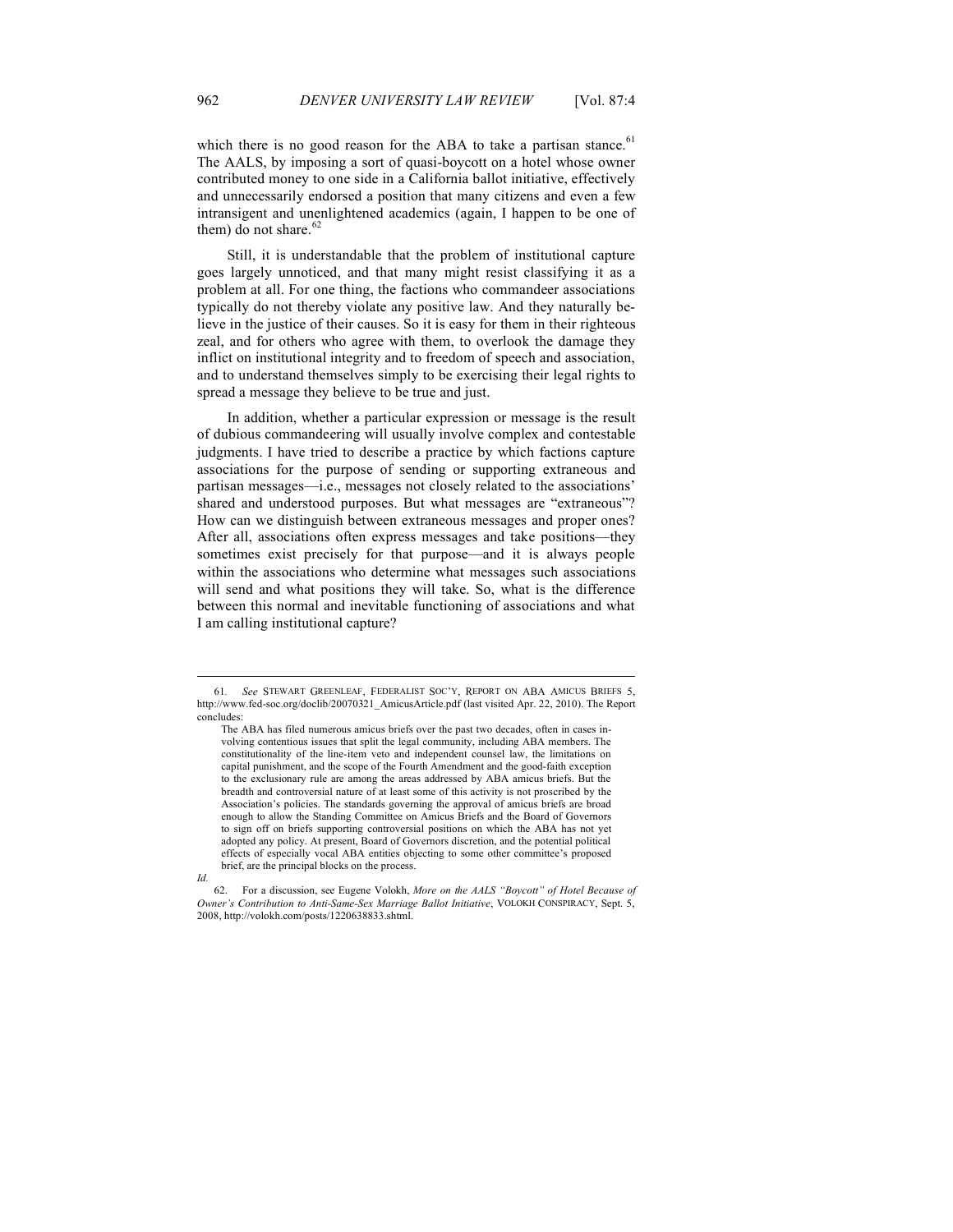The question in any given instance requires attention to both the substantive and procedural dimensions of an association. Substantively, an association and its purposes are defined by such things as its history, its established practices, the tacit understandings of its leaders and members, and perhaps its accepted or official statements of purpose (organizing documents, mission statements, and so forth). Procedurally, associations have methods by which different sorts of decisions are supposed to be made. And they may have a sort of institutional character. Not all associations are the same: some organizations are understood to be democratic and "bottom-up,"<sup>63</sup> while others are more "top-down," selfconsciously investing more responsibility and authority in a leader or leaders.64 Insofar as communications made in the name of the association are made in accordance with accepted procedures and with processes that respect the essential character of the organization, there is less basis for saying that the association has been "captured" (even if not all members agree with the content of particular communications). Conversely, if a faction bypasses the normal or accepted procedures or makes decisions that do not respect the association's essential character, the charge of "capture" has more force.

These substantive and procedural dimensions of an association are often complex and subject to competing interpretations. So there will often be differing views about whether any particular message or endorsement is the result of "capture," or "commandeering." Although I have mentioned what I believe to be some illustrative examples, I understand that these examples are debatable. My purpose here is not to determine whether "capture" has occurred in any particular case. My immediate purpose, rather, is to suggest an alternative explanation for our intuitions about governmental religious speech—an explanation which

<sup>63.</sup> Suppose, for example, that the BSA in my hypothetical case has traditionally been a generally democratic organization. It has an executive board, but the board has typically performed internal and largely routine administrative functions; any major decisions have been the product of wide-ranging consultation within the organization. Perhaps most association members have paid scant attention to the selection and doings of the national leaders and would have difficulty even remembering their names or picking them out of a line-up. In this situation, if the (previously almost anonymous) leaders then make major decisions and issue controversial public statements for the organization on sensitive issues, there will be an understandable sense that these leaders have "commandeered" the organization for their purposes.

<sup>64.</sup> To give just one example, in some churches, such as the Roman Catholic church, the upper leadership may historically have been viewed as having considerable authority to determine and declare the official views of the association, without a great deal of input from ordinary members. In such an association, a statement made by leaders but not supported by many members will not cause the harms mentioned above to the same extent. Thus, if an association is understood to be "top-down" and hierarchical with a strong central authority, statements emanating from that authority are not as likely to be understood as an expression of the views of the lower-level membership. And members who contribute time, effort, and money to an organization which they understand to be governed by a strong centralized authority will do so knowing that the authority may take positions or issue statements without consulting with the membership: that is the sort of association to which they choose to contribute.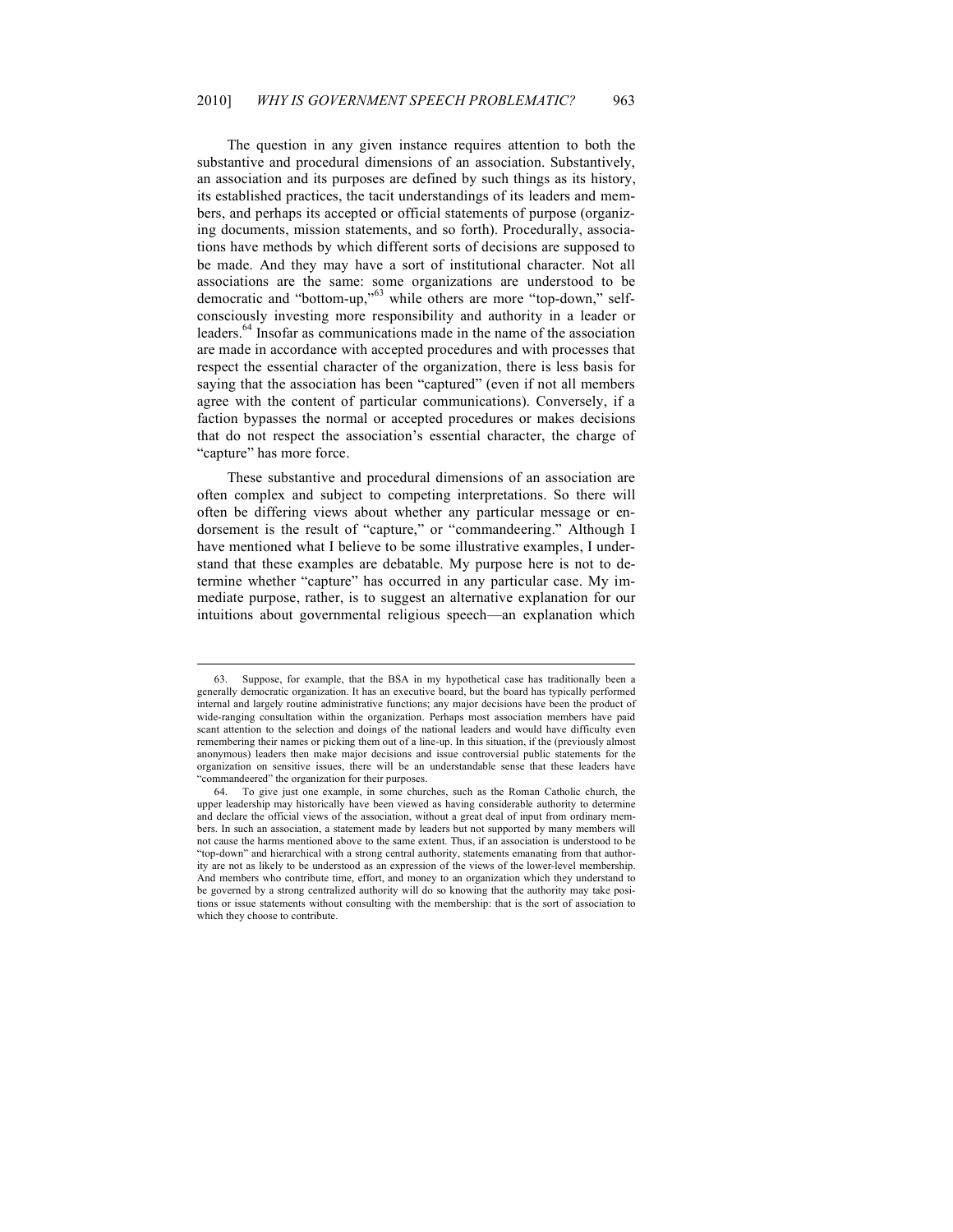may also help to illumine the difficulties associated with government speech generally.

#### *C. Government Speech and the Problem of Capture*

Political communities presided over by governments are one class of association—a vitally important class, given their wide-ranging functions and coercive powers—subject to capture or commandeering.

Return to an example mentioned earlier. Suppose the White House issues an official declaration saying that the Athanasian doctrine of the Trinity is true and that the Arian doctrine is heretical. Leaving aside the question of constitutionality, I suspect that nearly everyone in this country will believe that this declaration is at least inappropriate. But why? The easy explanation, in our current constitutional climate at least, is that the declaration violates government's obligation to be neutral in matters of religion. That explanation implies that the words "under God" in the Pledge of Allegiance are similarly inappropriate. And of course some citizens—Michael Newdow, for instance—heartily agree.<sup>65</sup> But many other citizens, like Justice O'Connor, perceive these expressions as fundamentally different, and so having articulated a neutrality principle they are forced to offer strained and even unseemly distinctions to try to rationalize these diverse intuitions.<sup>66</sup> The discussion of institutional capture suggests an alternative explanation (other than neutrality) that helps distinguish between those religious expressions nearly everyone finds inappropriate, and those that many find acceptable.

That discussion indicates that government would act inappropriately by expressing messages or endorsing positions on matters extraneous to government's proper purposes or concerns. Of course, there is vast disagreement about what government's proper purposes or concerns are—a difficulty I will consider again shortly. But for now let me venture this observation: although the issue is enormously controversial, there is in the American political tradition a great deal of precedent and support for a view in which government recognizes and participates in the minimal expressions and observances that are sometimes described as "civil religion."<sup>67</sup> Many people believe—and from the nation's beginning many

<sup>65</sup>*. See* Elk Grove Unified Sch. Dist. v. Newdow, 542 U.S. 1, 44 (2004) (O'Connor, J., concurring).

<sup>66</sup>*. Id.* at 33–45; c*f.* Douglas Laycock, *Theology Scholarships, The Pledge of Allegiance, and Religious Liberty: Avoiding the Extremes but Missing the Liberty*, 118 HARV. L. REV. 155, 235 (2004) (observing that "[O'Connor's] rationale is unconvincing both to serious nonbelievers and to serious believers"). Steven H. Shiffrin observes, "I am sure that a pledge identifying the United States as subject to divine authority is asserting the existence and authority of the divine." Steven H. Shiffrin, *The Pluralistic Foundations of the Religion Clauses*, 90 CORNELL L. REV. 9, 70 (2004). And he adds that "pretending [that this and similar expressions] are not religious is simply insulting." *Id.* at 71.

<sup>67</sup>*. See*, *e.g.*, ROBERT N. BELLAH, *Civil Religion in America*, *in* BEYOND BELIEF: ESSAYS ON RELIGION IN A POST-TRADITIONALIST WORLD 168, 168 (1970) ("[T]here actually exists alongside of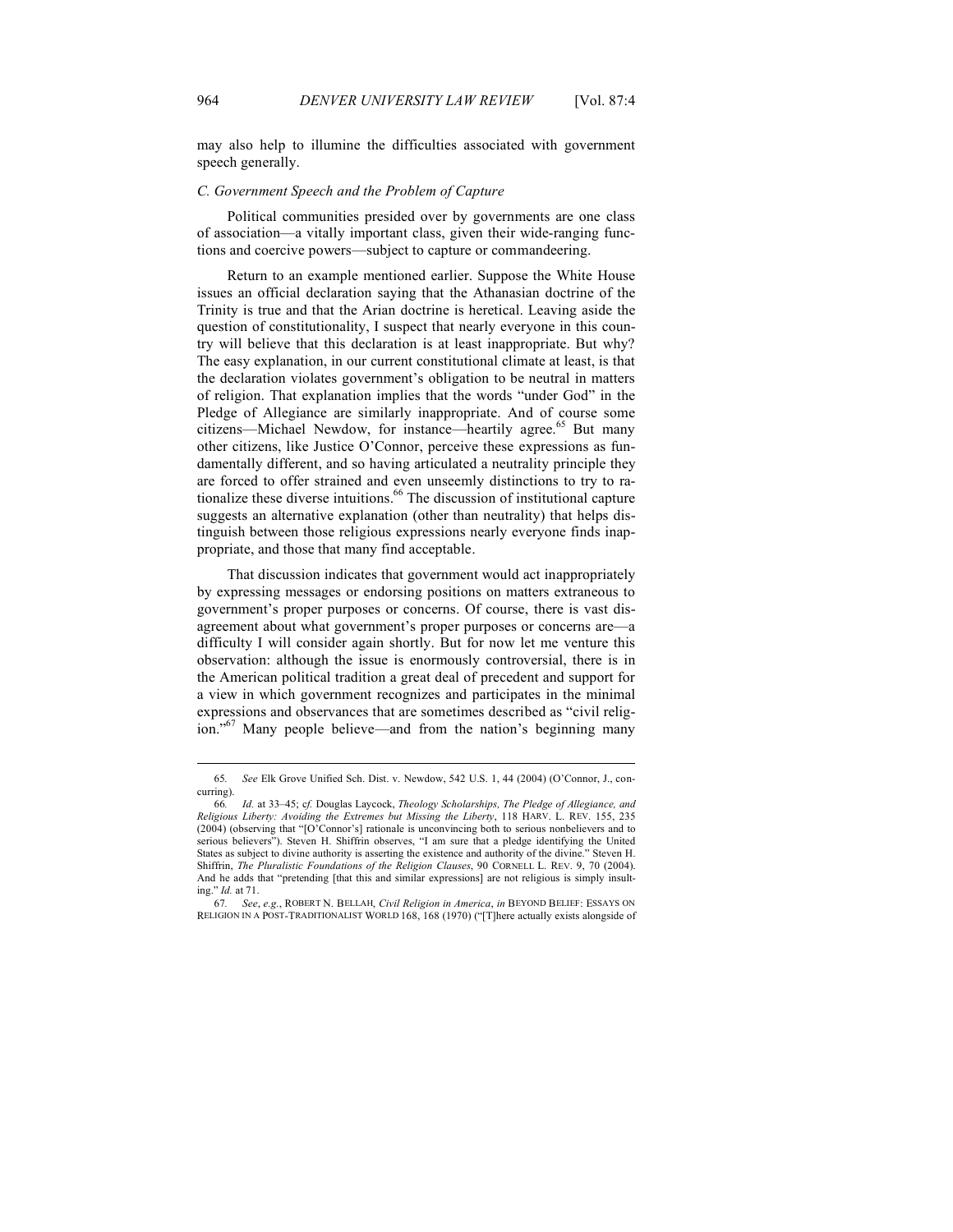have believed—that government may properly promote this sort of generic religion.<sup>68</sup> Civil religion has its vociferous critics, of course, both religious and secular: I am not here offering any defense on the merits, but merely observing that support for civil religion is deeply entrenched in our political tradition.<sup>69</sup> On the other hand, there is little or no support or precedent for the view that a proper function of government—in this country, at least—is to make more definite theological pronouncements or to resolve intricate theological controversies.

If this observation is correct as a descriptive matter, then it is understandable that highly sectarian pronouncements by government (like the hypothetical approval of Athanasian doctrine) would be viewed as improper. They are improper not because government is somehow obligated to be neutral in all matters of religion, but rather because there is no viable conception of the proper function of governments, in this country anyway, by which such highly sectarian statements would not be wholly extraneous to governments' proper role. It would thus be hard to see them as anything other than products of improper commandeering or capture. Conversely, more generic religious statements like the national motto, while still controversial, are well within the functions of government as these have traditionally been understood by many in this country.

As a sort of thought experiment to test this alternative explanation, we might consider whether analogous partisan but not religious statements by government would generate similar intuitions. Imagine some parallel generic and more specific statements that governments conceivably might make in the areas of science, music, and sports:

and rather clearly differentiated from the churches an elaborate and well-institutionalized civil religion in America.")

<sup>68.</sup> I discuss this tradition at much greater length in Steven D. Smith, *Constitutional Divide: The Transformative Significance of the School Prayer Decisions* (forthcoming 2010).

For an exchange of views on the subject, compare Frederick Mark Gedicks & Roger Hendrix, *Uncivil Religion: Judeo-Christianity and the Ten Commandments*, 110 W. VA. L. REV. 275 (2007), with Steven D. Smith, *"Sectarianizing" Civil Religion? A Comment on Gedicks and Hendrix*, 110 W. VA. L. REV. 307 (2007).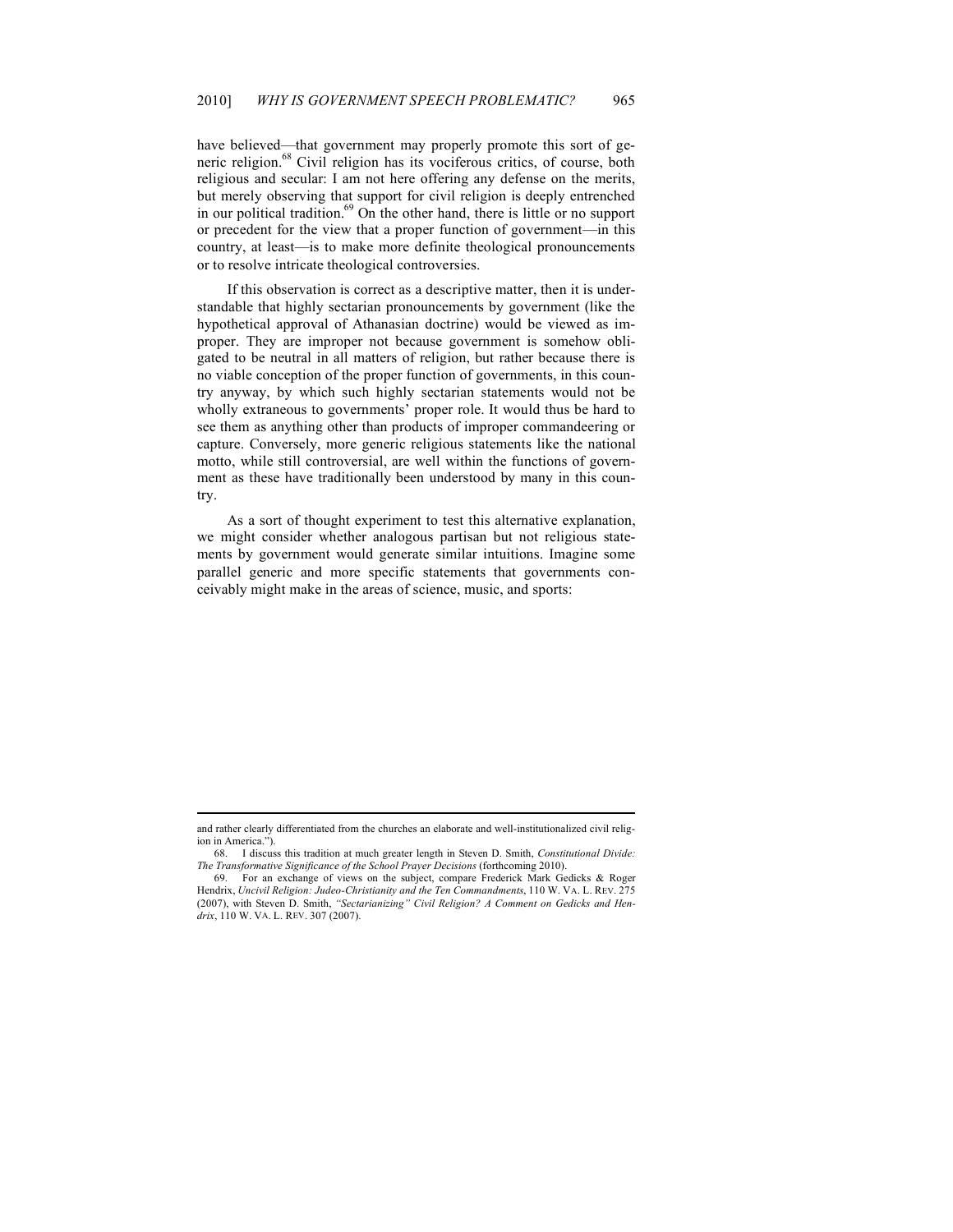#### 1*. Science*

- a) A government education agency declares that science is a valuable human enterprise and that scientific education and research should be encouraged.
- b) A government agency declares that the Big Bang theory is true but that "string theory" is bogus science.

#### 2*. Music*

- a) A government agency responsible for promoting cultural affairs says that music is a valuable human achievement and activity, and that musical performances and music education should be promoted.
- b) A government agency declares that jazz music is the highest and best form of music originating in this country and that Country Western music is aesthetically inferior.

#### 3*. Sports*

- a) Congress passes a resolution declaring that baseball is an important part of the national heritage and that a particular week will be designated as "National Baseball Week."
- b) Congress passes a resolution declaring that the New York Yankees have been the most worthy and admirable franchise in the history of baseball, to be revered above any other team (especially including the Boston Red Sox and the Los Angeles Dodgers).

In each of these instances, I suspect, many citizens would likely regard the generic statements as unobjectionable but would find the more specific statements to be inappropriate. But why? The specific statements are controversial, to be sure, and some people would disagree with them. But that does not seem to be the precise problem here. After all, some people disagree with anything government says (including the more generic statements I have given above); it surely does not follow that government cannot speak. In these instances, moreover, I suspect that even people who happen to agree with the specific affirmations—the statements condemning string theory, disparaging Country Western music, and extolling the Yankees—would acknowledge that government acts improperly in saying such things.

If I am right in these surmises about common judgments in such instances, then I think the examples support my alternative explanation of governmental religious speech. It is not governmental *religious* messages *per se* that are especially objectionable, but rather inappropriately narrow affirmations. *Sectarian* affirmations, perhaps ("sectarian" in the sense in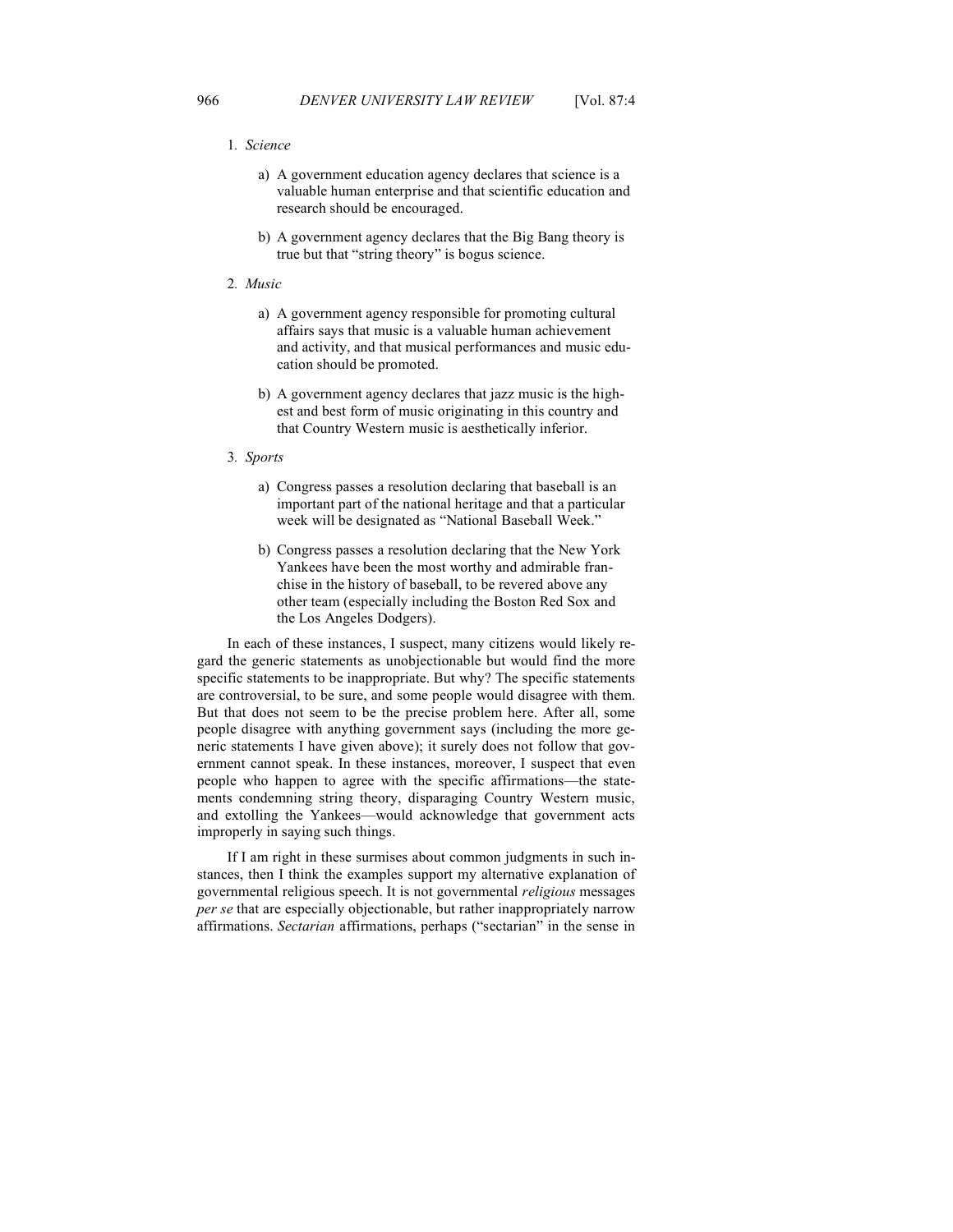which the word is occasionally used to denote views or statements, whether or not they are theological in character, that seem specific and unduly partisan). And sectarian affirmations by government are objectionable not because there is some constitutional prohibition of sectarian statements *per se*; rather, they are objectionable if, because, and to the extent that they go beyond the proper functions of government. In that case, they suggest and reflect an objectionable capture of governmental institutions by partisan factions, and they produce the evils associated with such capture. $\frac{70}{6}$ 

But this conclusion points to what may be the larger reason why government speech in general is problematic, and especially problematic today in a way that was not as apparent in the past. I call this larger reason "the big problem."

#### III. THE BIG PROBLEM: WHAT IS GOVERNMENT FOR ANYWAY?

The preceding discussion has suggested that some common objections to religious messages by government may be best accounted for as manifestations not of some special problem of religion, or even of government speech in particular, but rather of a more general problem of institutional capture. The underlying, animating idea here is simple enough in the abstract: it is simply a notion of institutional integrity. Associations have a character and a purpose. Members and leaders of an association ought to respect that character and those purposes, rather than trying to exploit the association to promote causes and send messages that are extraneous to the association's character and purposes—even messages that may seem to be righteous, good, and true. Members and leaders who use associations in this way ought to be criticized as hijackers, not praised as heroes of truth and justice; and they ought to be criticized even by those who happen to agree with the particular expressions that the commandeered associations issue.<sup>71</sup>

Whether this sort of exploitation—or capture, or commandeering has occurred in a given instance is often a complex and contested issue turning on judgments about the character and purpose of the association. But not always. So the controversial status of generic religious expres-

<sup>70.</sup> To be sure, even if it turns out that the core underlying objection is to sectarian government speech, not to religious speech per se, the objection still might find a more secure foothold in the constitutional text and doctrine when directed against *religious* sectarian speech than when focused on nonreligious sectarian statements. Even so, it might be that the most compelling objection is to sectarian speech, not to religious speech as such, and that such speech is problematic not because government is violating an obligation of neutrality, but because government is speaking and acting in ways extraneous to its proper purposes.

Abner Greene points out to me that concerns about institutional integrity and about institutional capture are not entirely coextensive: even a majority of members, acting openly and in complete accord with an organization's procedures, might cause the organization to act or speak in ways that are extraneous or contrary to its character and purpose. This point seems right, although in such cases it would also be arguable that the association has in effect altered its self-understanding of its character and purposes.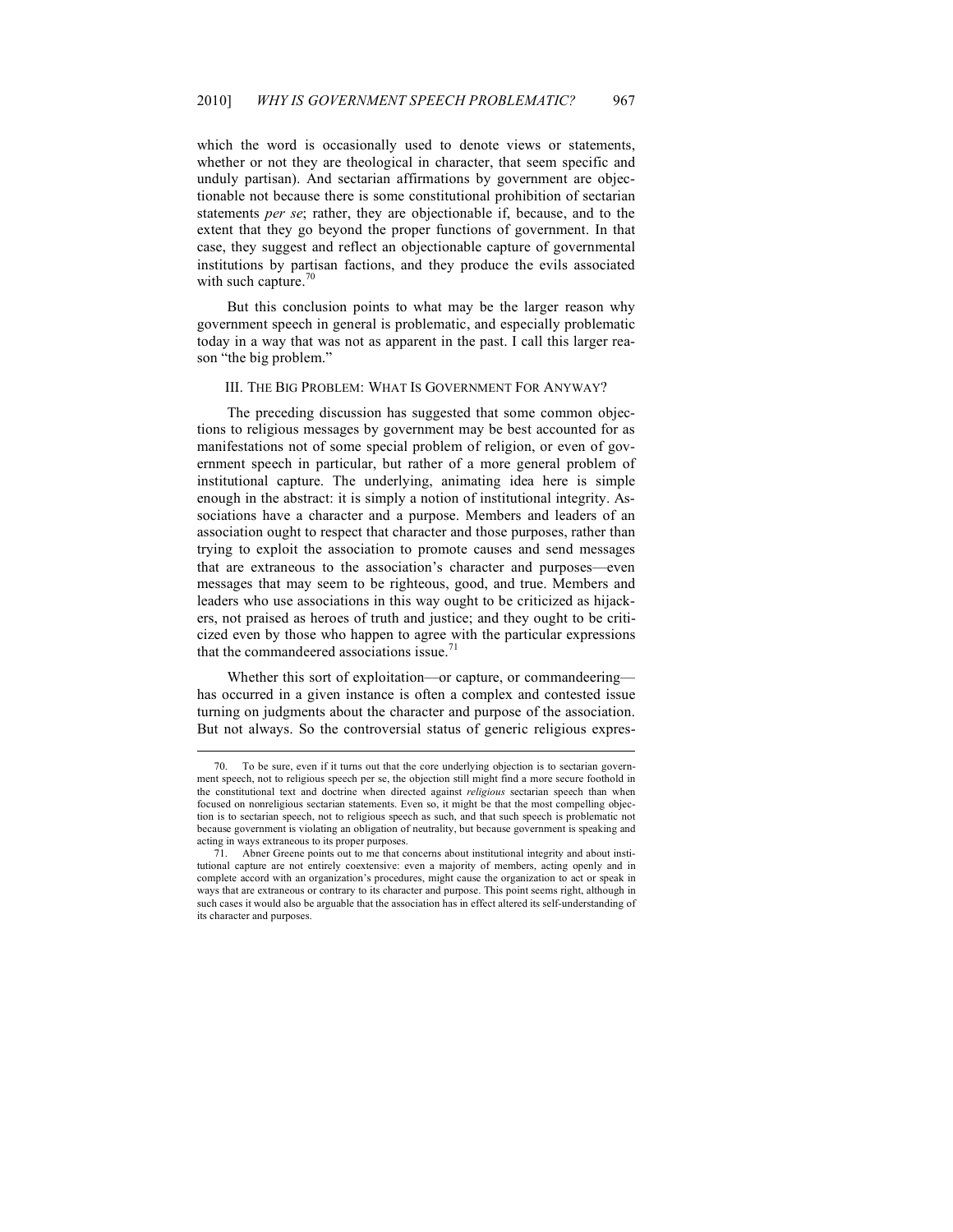sions by government today reflects disagreements about whether observance and promotion of civil religion is a proper function of American governments. And the uncontroversial inappropriateness of more narrowly sectarian statements reflects the fact that it is very hard to find support or precedent in the American political tradition for any conception of government that would warrant these kinds of statements.

So far I have discussed the problem of institutional capture—and the related notion of institutional integrity which such capture offends in relation to government religious speech. But a broader possibility now reveals itself: perhaps it is the problem of institutional capture (along with the principle of institutional integrity) that lies behind most or all of the controversies associated with government speech. What a government can properly say depends on the defined proper and essential role or function of the government. And issues of government speech are difficult—intractable, maybe—because there is no agreement about what government's purpose and function is or is not. In this respect, controversies about government speech are merely symptoms of a deeper disagreement about the proper domain and role of government. Those symptoms are unlikely to be satisfactorily treated so long as the underlying disagreement persists.

One way to consider this hypothesis is to remember—or, rather, imagine—a world in which the proper functions and powers of government are more clearly defined and limited. So imagine a world in which the national government is limited to exercising a contained and finite set of powers enumerated in, say, the Constitution. And state governments are understood to be confined to acting for "public" purposes, as opposed to "private" purposes: the line separating these spheres is, let us imagine, relatively clearly drawn. In this world, I submit, government speech *as speech* would not seem especially problematic. So long as national or state governments acted only in accordance with their contained and finite powers, they would presumably be free to speak, or pay others to speak for them, as they deemed fit. Conversely, if a government began issuing messages not closely related to the functions and powers entrusted to it, people (including people who happened to agree with what government said) might be critical not only of the substance but of the expression itself. But even then, the objection would not be against the government for *speaking*, exactly (as if the *speaking* presented some special problem). It would be a criticism of the government for exceeding its proper powers or functions: the fact that this excess consisted of speech would be, in a sense, incidental.

I am not trying to be excessively Utopian here, so I am assuming that there would still be plenty of disagreement in this simpler, cleaner world. As a result, citizens would often disagree with *the substance* of what governments might say. But those disagreements would not challenge the right or authority of governments to speak.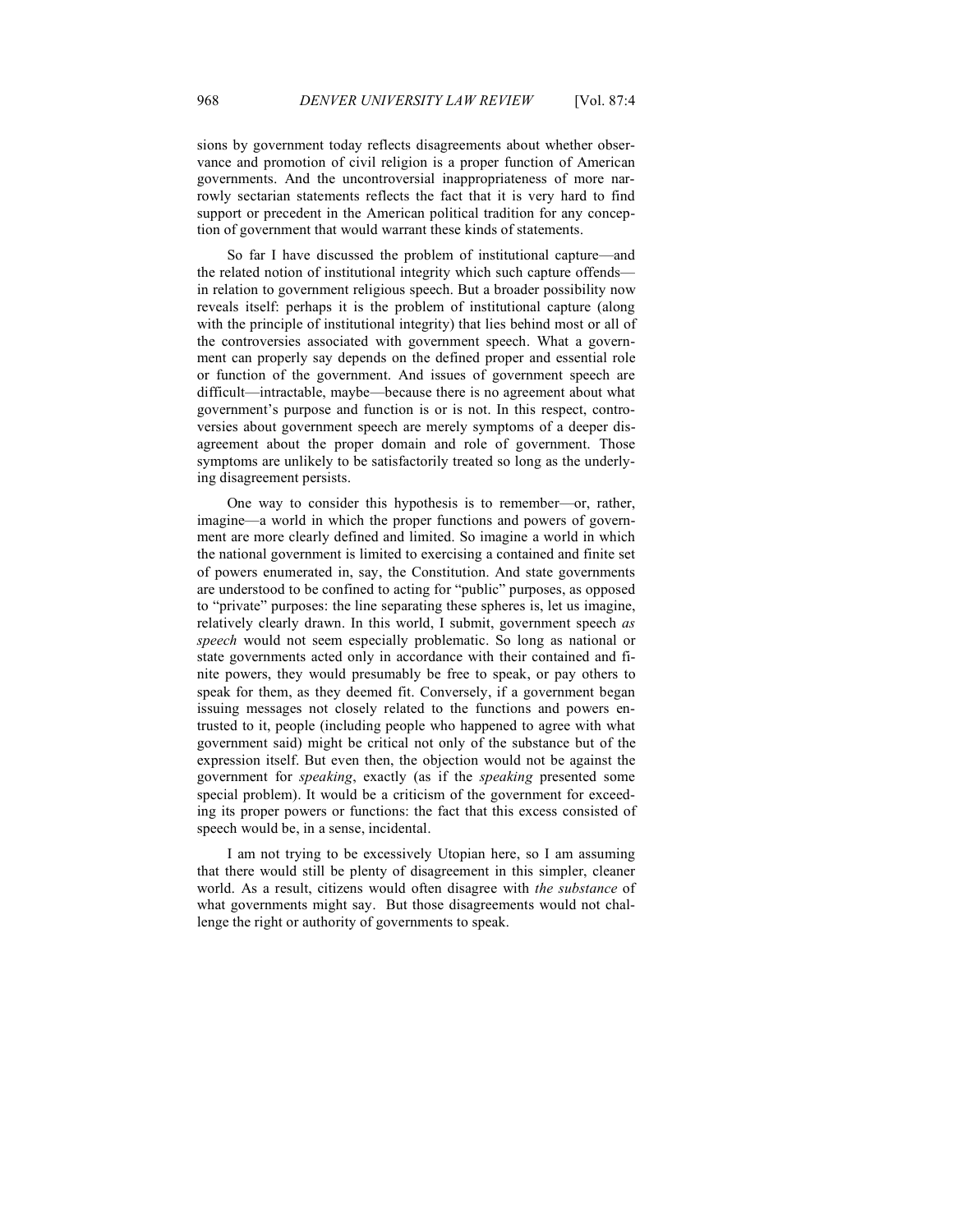I have described this world as imaginary, and I think it probably is. But it is most likely true that if we were to go back a century or so, there was at least a widespread belief that the functions and powers of governments were meaningfully confined by something like the enumerated powers doctrine and the "public purpose" constraint. Maybe the belief was naïve, but it was earnestly and widely held. And so it is not surprising that "government speech" *per se* did not then seem to present a conspicuous constitutional problem. Conversely, as the twentieth century progressed, the constitutional limitations on government power were progressively dissolved. Or, if you prefer, the fragile or illusory nature of the supposed limitations became increasingly apparent. And of course, citizens vary radically in their conceptions of what the proper role of government should be. Those disagreements manifest themselves in differing views about the propriety of different kinds of government speech.

But if, as I have suggested, controversies about speech are merely reflections of deeper disagreements about the nature and functions of government, then it seems unlikely that we will be able to find satisfactory solutions by focusing on controversies on the level of speech. That is because, ultimately, it is not *speech* that is the problem, but rather *government*.

#### **CONCLUSION**

Still, we have little choice but to address and manage the controversies that arise as best we can. I suspect that the popularity of "neutrality" as a strategy reflects this necessity. If there were some shared understanding of what the functions and nature of government are, we would not need to tell governments to be "neutral" toward anything: we could simply try to ensure that governments do their job, no more and no less, as well as they can (we would of course argue about whether and how as well as they can two women of comparisons and the disappearance of meaning-<br>well governments were doing this). Given the disappearance of meaning-<br> $\sqrt{2}$ ful, agreed-upon limits on governments' proper domain and functions, we try to make up for the loss by instructing governments to be "neutral." Governments could comply with this instruction, if at all, only by not speaking, and that is not about to happen. Arguments based on neutrality may be rhetorically useful, but (or because) they typically serve more to obfuscate than to illumine.

I said at the outset that I would not be offering solutions to the doctrinal problems presented by government speech, and I believe I have kept my word. My central purpose has been to diagnose, not to prescribe. Actually, though, there may be some potential practical implications in this diagnosis. For example, some of the most difficult problems in this area in recent years have grown out of the assumption that governmental

jspratt 6/28/10 2:28 PM **Comment:** INTERNAL

Add cite to Chen

Alan Chen surmises that consensus about the proper role or function of government is unlikely to develop. *See* Chen, *supra* note 22. It would be hard to disagree.